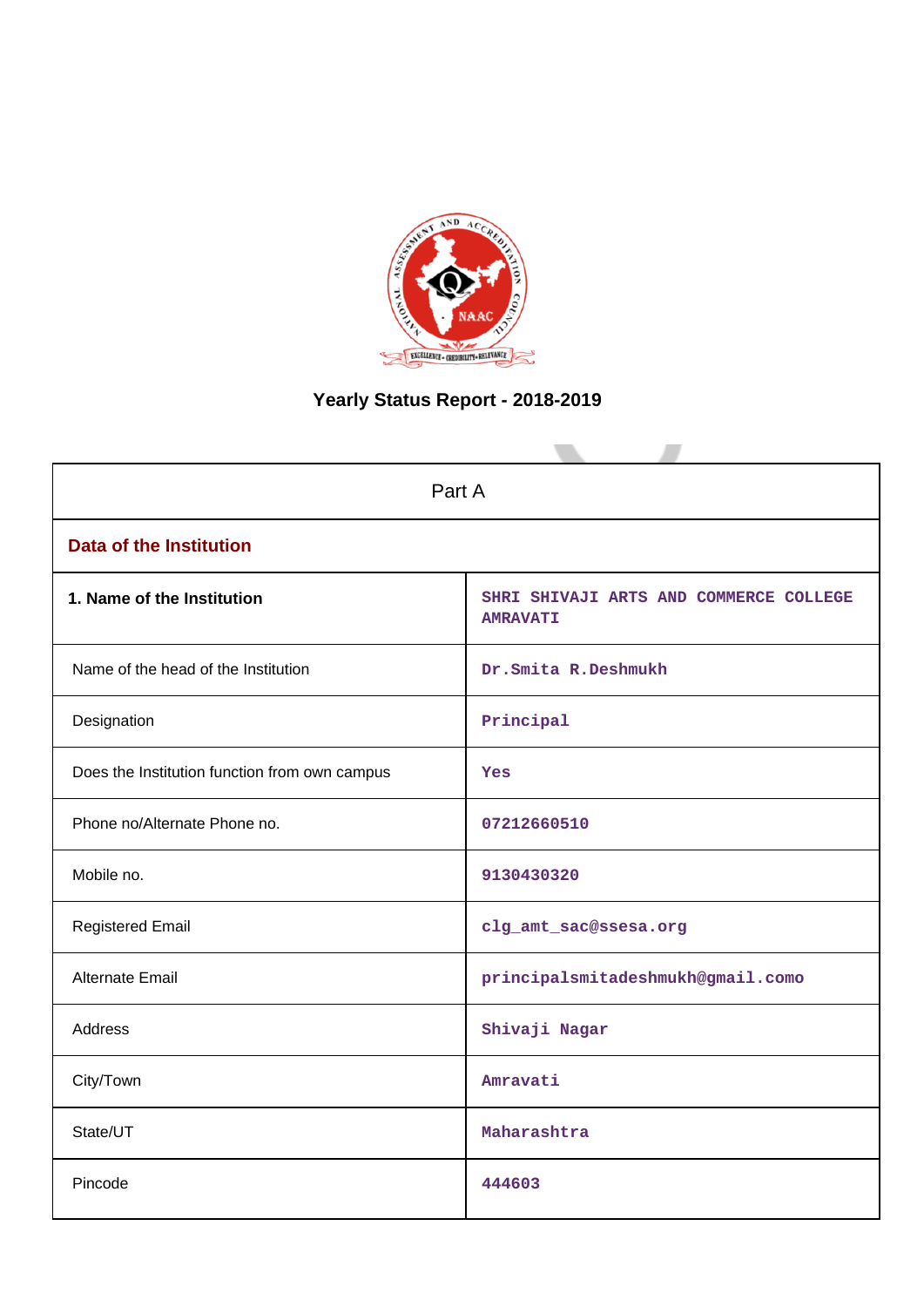| 2. Institutional Status                                                  |                                                            |
|--------------------------------------------------------------------------|------------------------------------------------------------|
| Affiliated / Constituent                                                 | Affiliated                                                 |
| Type of Institution                                                      | Co-education                                               |
| Location                                                                 | Urban                                                      |
| <b>Financial Status</b>                                                  | Self financed and grant-in-aid                             |
| Name of the IQAC co-ordinator/Director                                   | Dr.Mahendra V.Mete                                         |
| Phone no/Alternate Phone no.                                             | 07212660510                                                |
| Mobile no.                                                               | 9421739996                                                 |
| <b>Registered Email</b>                                                  | clg_amt_sac@ssesa.org                                      |
| <b>Alternate Email</b>                                                   | metemahendra@gmail.com                                     |
| 3. Website Address                                                       |                                                            |
| Web-link of the AQAR: (Previous Academic Year)                           | https://shivajicollege.org/pdf/AQAR_201<br>7-18.pdf        |
| 4. Whether Academic Calendar prepared during<br>the year                 | Yes                                                        |
| if yes, whether it is uploaded in the institutional website:<br>Weblink: | https://shivajicollege.org/pages/academ<br>ic calender.php |
| <b>5. Accrediation Details</b>                                           |                                                            |

| Cycle | Grade | <b>CGPA</b> | Year of      | Validity           |                   |  |
|-------|-------|-------------|--------------|--------------------|-------------------|--|
|       |       |             | Accrediation | Period From        | Period To         |  |
|       | в     | 73          | 2004         | $04 - May - 2004$  | $03 - May - 2009$ |  |
| 2     | в     | 2.57        | 2010         | $04 -$ Sep $-2010$ | $03 - Sep - 2015$ |  |
|       | А     | 3.08        | 2017         | $23 - Jan - 2017$  | $22 - Jan - 2022$ |  |

**6. Date of Establishment of IQAC 02-Aug-2004**

**7. Internal Quality Assurance System**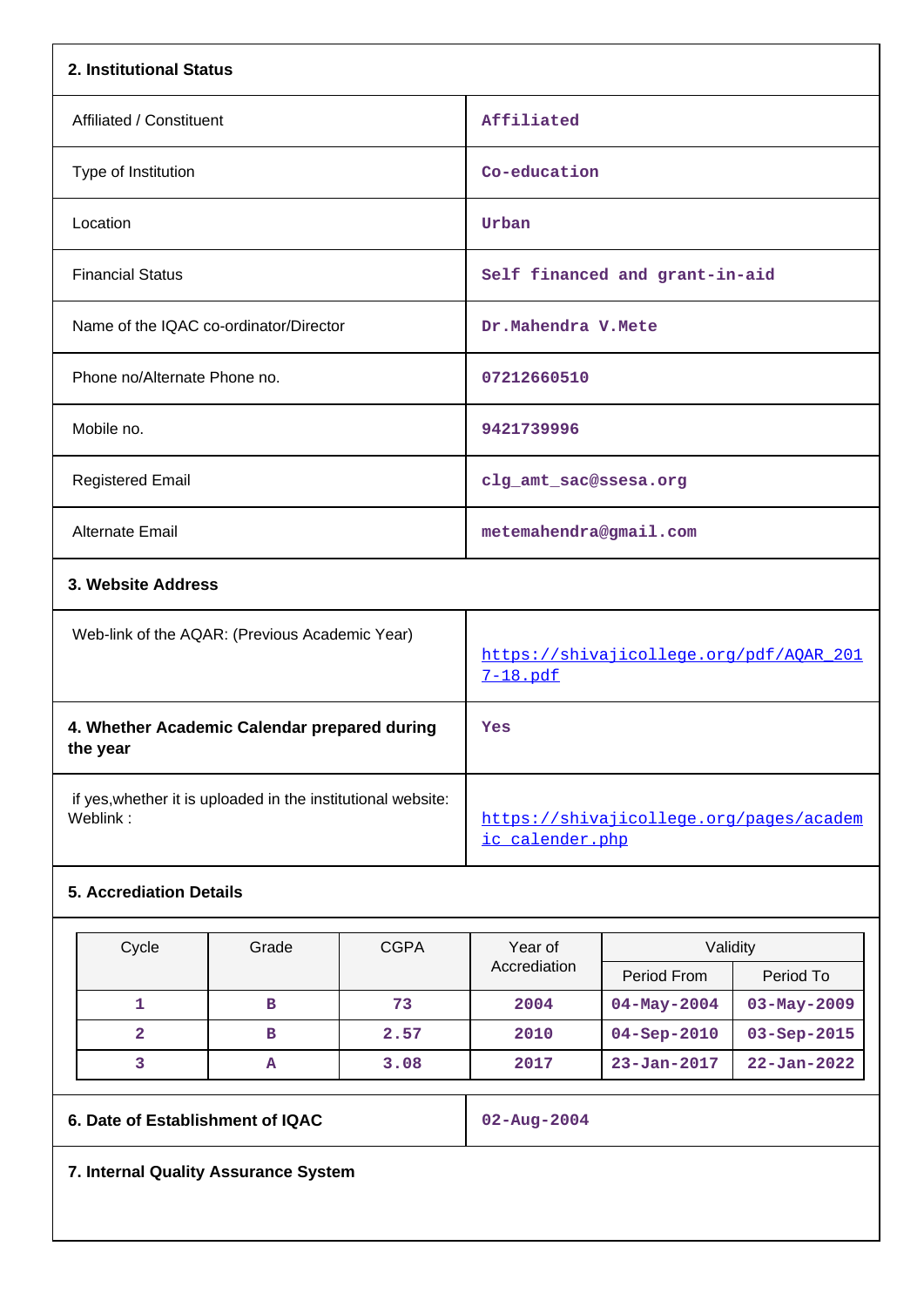| Quality initiatives by IQAC during the year for promoting quality culture |                                                          |      |
|---------------------------------------------------------------------------|----------------------------------------------------------|------|
| Item / Title of the quality initiative by<br><b>IQAC</b>                  | Number of participants/ beneficiaries<br>Date & Duration |      |
| Regular meetings of IQAC<br>for quality initiative in<br>the college      | $14 - Aug - 2018$                                        | 10   |
| Academic & Administrative<br>Audit (AAA)                                  | $08 - Jun - 2019$                                        | 24   |
| Conducted Students<br>Satisfaction Survey (SSS)                           | $28 - Feb - 2019$<br>60                                  | 1130 |
| View File                                                                 |                                                          |      |

# **8. Provide the list of funds by Central/ State Government- UGC/CSIR/DST/DBT/ICMR/TEQIP/World Bank/CPE of UGC etc.**

| Institution/Departmen<br>t/Faculty | Scheme                    | <b>Funding Agency</b> | Year of award with<br>duration | Amount |
|------------------------------------|---------------------------|-----------------------|--------------------------------|--------|
| Dr.B.S.Zare                        | Major Research<br>Project | <b>ICSSR</b>          | 2018<br>730                    | 525000 |
| View File                          |                           |                       |                                |        |

| 9. Whether composition of IQAC as per latest<br><b>NAAC</b> guidelines:                                            | Yes              |
|--------------------------------------------------------------------------------------------------------------------|------------------|
| Upload latest notification of formation of IQAC                                                                    | <u>View File</u> |
| 10. Number of IQAC meetings held during the<br>year :                                                              | 4                |
| The minutes of IQAC meeting and compliances to the<br>decisions have been uploaded on the institutional<br>website | Yes              |
| Upload the minutes of meeting and action taken report                                                              | View File        |
| 11. Whether IQAC received funding from any of<br>the funding agency to support its activities<br>during the year?  | No               |

# **12. Significant contributions made by IQAC during the current year(maximum five bullets)**

**Submission of AQAR for 201718 Preparation of Academic Calendar for 201819 Conducted Students Satisfaction Survey (SSS) Conducted Academic And Administrative Audit (AAA)**

[View File](https://assessmentonline.naac.gov.in/public/Postacc/Contribution/5223_Contribution.xlsx)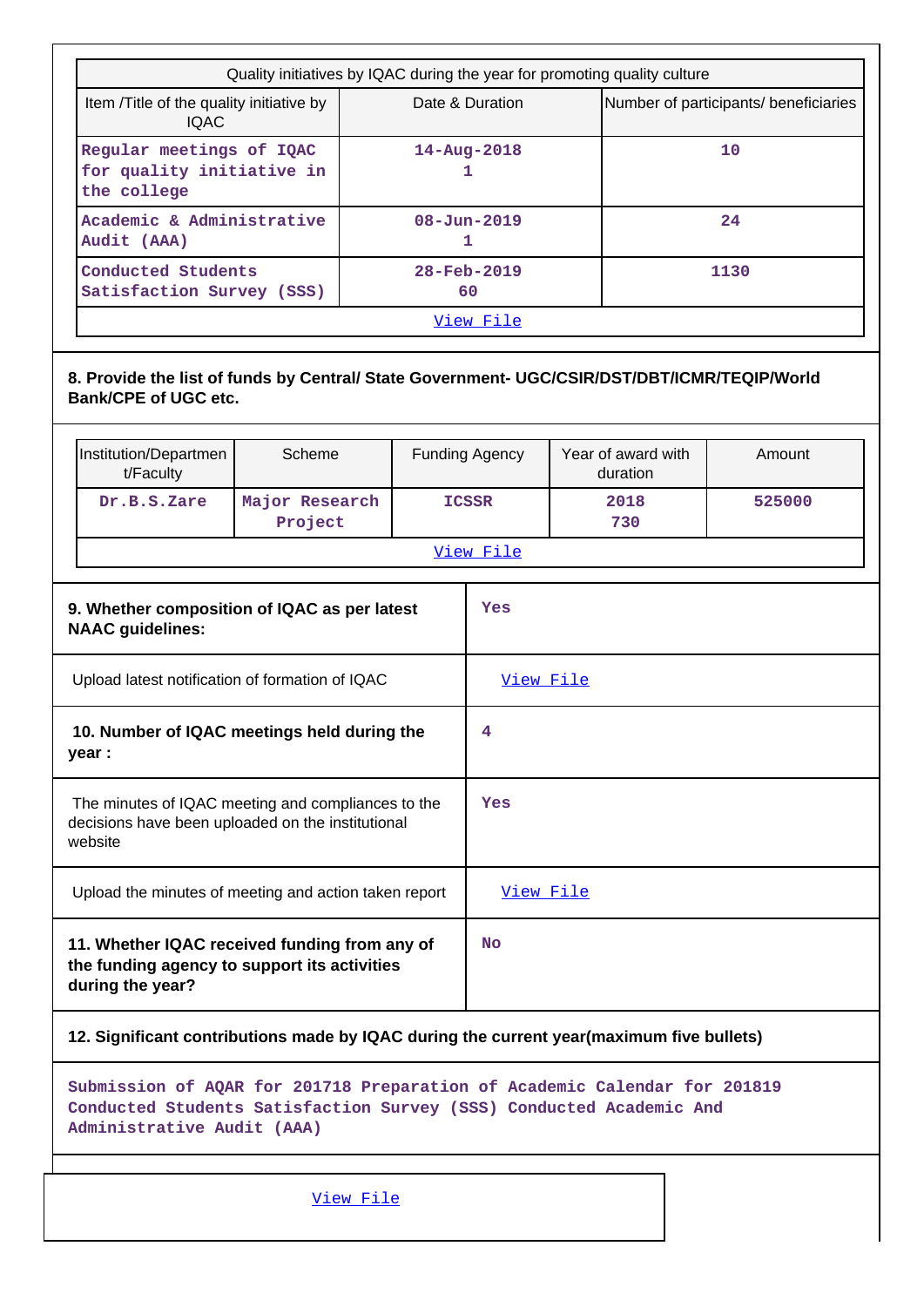**13. Plan of action chalked out by the IQAC in the beginning of the academic year towards Quality Enhancement and outcome achieved by the end of the academic year**

| Plan of Action                                                                                                       | Achivements/Outcomes                                                                                                                                                                                                                                                |
|----------------------------------------------------------------------------------------------------------------------|---------------------------------------------------------------------------------------------------------------------------------------------------------------------------------------------------------------------------------------------------------------------|
| To Conduct Students Satisfaction Survey<br>(SSS)                                                                     | Students Satisfaction Survey (SSS)<br>conducted during 28 Feb30 April 2019<br>. The no. of students participated in<br>the survey are 1130.                                                                                                                         |
| To conduct Pre PhD Course in Economics,<br>Commerce, Sociology, History, Home-<br>Economics, Pol. Sc., English.      | Pre PhD Course started in Economics,<br>Commerce, Sociology, History, Home-<br>Economics, Pol. Sc., and English.                                                                                                                                                    |
| To organize seminar on "Economic<br>Thought Of M. Gandhi"                                                            | One day Seminar organized on "Economic<br>Thought of M.Gandhi" with collaboration<br>with Marathi Arthshastra Parishad and<br>Y.C.M.O.U Nasik                                                                                                                       |
| Organization of Placement Program                                                                                    | The placement cell of the College<br>organized placement Program on 29 &30<br>th March 2019. The 30 students selected<br>for Reliance Jio company.                                                                                                                  |
| Organization of IPR Workshop                                                                                         | IPR Workshop was organized on 26th<br>April 2019. Dr. Mohan Kherde Director<br>Knowledge Resource Center Sant<br>Gadgebaba Amravati University was the<br>resource person of the workshop. The<br>research scholar and the faculty<br>members attended the program. |
| Preparation of Academic Calendar                                                                                     | The IQAC prepared Academic Calendar for<br>the academic session 2019-20 as per the<br>Calendar of University and uploaded on<br>college website and printed in the<br>college Prospectus.                                                                           |
| Preparation of AQAR 2017-18                                                                                          | AOAR 2017-18 submitted on 29th December<br>2018.                                                                                                                                                                                                                    |
| To conduct Academic and Administrative<br>Audit                                                                      | Academic and Administrative Audit has<br>been done by IQAC                                                                                                                                                                                                          |
|                                                                                                                      | View File                                                                                                                                                                                                                                                           |
| 14. Whether AQAR was placed before statutory<br>body?                                                                | Yes                                                                                                                                                                                                                                                                 |
| Name of Statutory Body                                                                                               | <b>Meeting Date</b>                                                                                                                                                                                                                                                 |
| College Development Council                                                                                          | $29 - Jan - 2020$                                                                                                                                                                                                                                                   |
| 15. Whether NAAC/or any other accredited<br>body(s) visited IQAC or interacted with it to<br>assess the functioning? | Yes                                                                                                                                                                                                                                                                 |
| Date of Visit                                                                                                        | $19 - Dec - 2016$                                                                                                                                                                                                                                                   |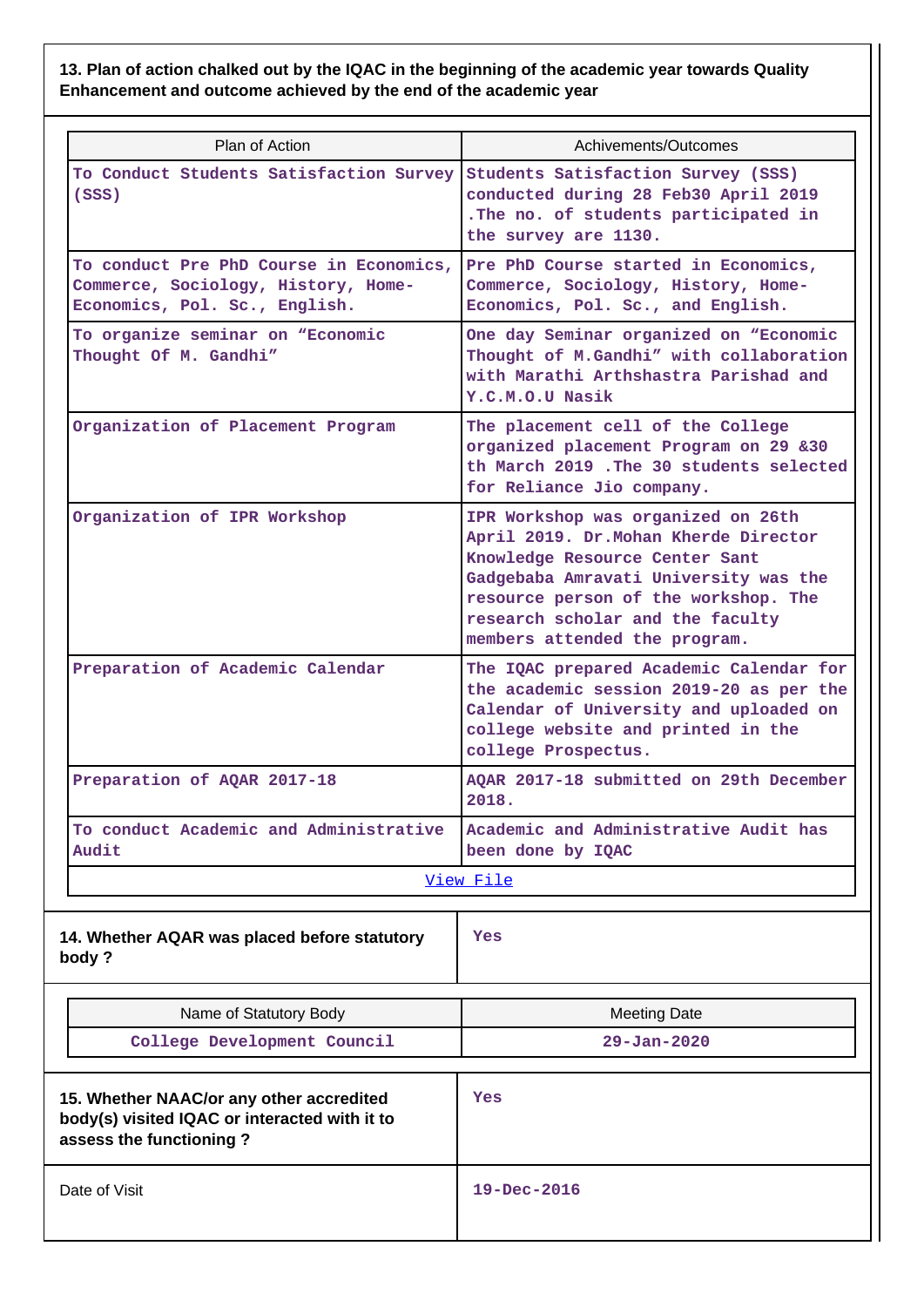| 16. Whether institutional data submitted to<br>AISHE:                                               | Yes                                                                                                                                                                                                                                                                                                                                                                                                                                                                                                                                                                                                                                                                                                                                                                                                                                                                                                                                                                                                                                                                                                                                                                                                                                                                                                                                                                                                                                                                                                                                                                                              |
|-----------------------------------------------------------------------------------------------------|--------------------------------------------------------------------------------------------------------------------------------------------------------------------------------------------------------------------------------------------------------------------------------------------------------------------------------------------------------------------------------------------------------------------------------------------------------------------------------------------------------------------------------------------------------------------------------------------------------------------------------------------------------------------------------------------------------------------------------------------------------------------------------------------------------------------------------------------------------------------------------------------------------------------------------------------------------------------------------------------------------------------------------------------------------------------------------------------------------------------------------------------------------------------------------------------------------------------------------------------------------------------------------------------------------------------------------------------------------------------------------------------------------------------------------------------------------------------------------------------------------------------------------------------------------------------------------------------------|
| Year of Submission                                                                                  | 2019                                                                                                                                                                                                                                                                                                                                                                                                                                                                                                                                                                                                                                                                                                                                                                                                                                                                                                                                                                                                                                                                                                                                                                                                                                                                                                                                                                                                                                                                                                                                                                                             |
| Date of Submission                                                                                  | $14 - Jan - 2019$                                                                                                                                                                                                                                                                                                                                                                                                                                                                                                                                                                                                                                                                                                                                                                                                                                                                                                                                                                                                                                                                                                                                                                                                                                                                                                                                                                                                                                                                                                                                                                                |
| 17. Does the Institution have Management<br><b>Information System?</b>                              | Yes                                                                                                                                                                                                                                                                                                                                                                                                                                                                                                                                                                                                                                                                                                                                                                                                                                                                                                                                                                                                                                                                                                                                                                                                                                                                                                                                                                                                                                                                                                                                                                                              |
| If yes, give a brief descripiton and a list of modules<br>currently operational (maximum 500 words) | Campus ERP software is being used in<br>our college since last 10 years. The<br>modules under Campus ERP software and<br>the working of the same areas are as<br>under: 1) DFC - Daily Fees Collection<br>provides the receipts of the fees paid<br>by the students. DFC report provides<br>the headwise, studentwise total fees<br>collected during a day. 2) Admission -<br>Admission module provides the report<br>containing the categorywise, coursewise<br>students admitted and the vacant seats<br>available. 3) $T.C. - It provides the$<br>transfer certificate of the students<br>admitted. 4) Enrolment Report - The<br>module provide the enrolment report of<br>the student admitted. 5) Examination<br>Report - It provides the report of the<br>student applied for the university<br>examination. 6) Certificates - It<br>provides the bonafide and character<br>certificates of the students admitted<br>in the college. 7) InOut - The record<br>of all types of letters is managed<br>through this module. 8) Accounts - With<br>the help of this application, we made<br>the entries of the daily receipts and<br>payments and the following output /<br>reports is generated through this<br>module : (1) Receipt and Payment<br>statement, (2) Ledger Book and (3) Cash<br>Book. In addition to above, the HTE<br>Sevaarth a webbased Integrated System<br>of Payroll for GrantinAid salary of the<br>Teaching and NonTeaching Staff is in<br>operation. It provides the paybill<br>generation, electronic submission of<br>the paybill and epayslips, etc<br>facilities. |

Part B

# **CRITERION I – CURRICULAR ASPECTS**

**1.1 – Curriculum Planning and Implementation**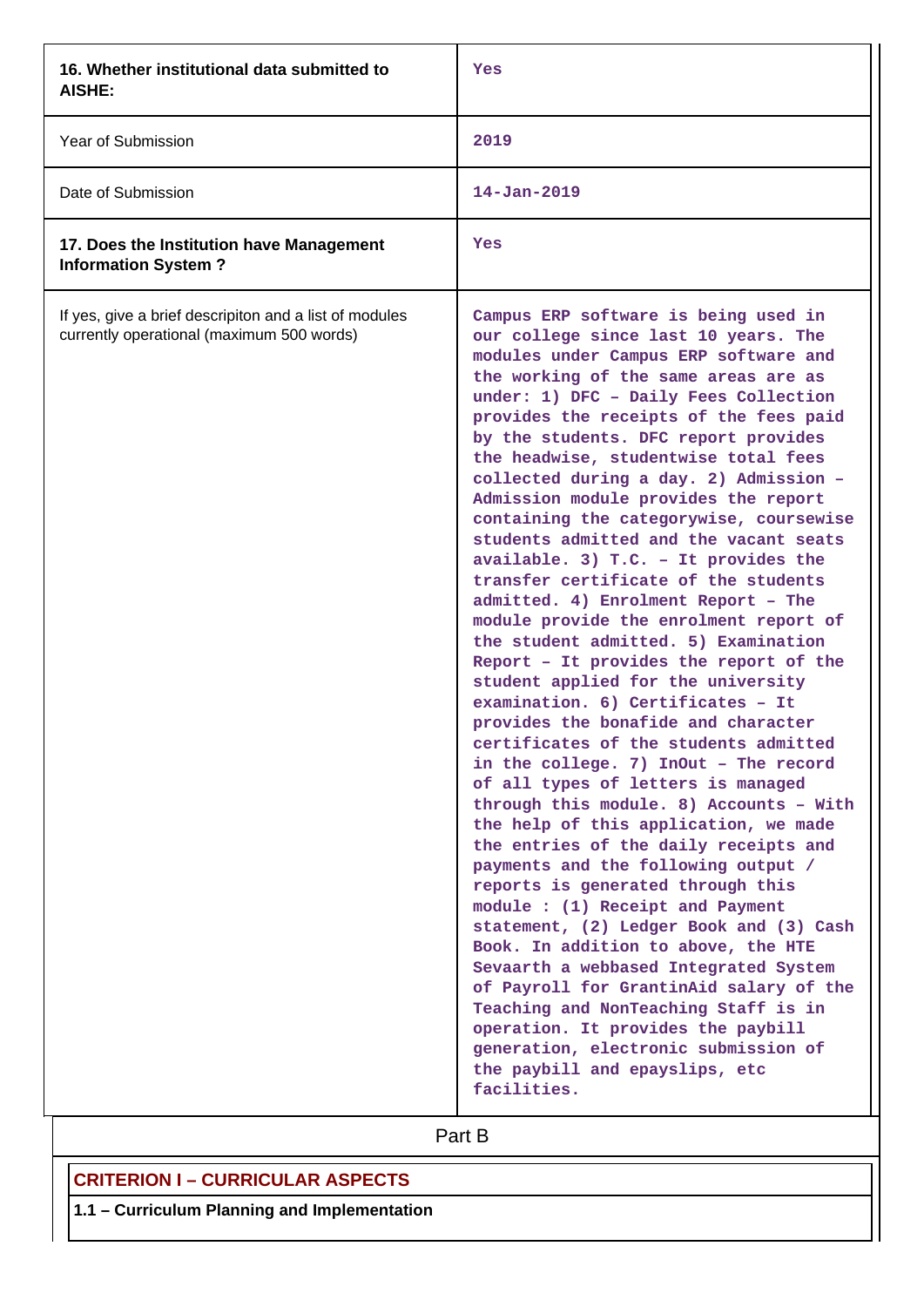1.1.1 – Institution has the mechanism for well planned curriculum delivery and documentation. Explain in 500 words

 **The college has prepared academic calendar for well-planned curriculum delivery. The department conducts meeting for academic planning for effective teaching and learning process. The Academic committee is constituted for academic planning and implementation and evaluation. The time table of the subject is prepared at the beginning of the academic session as per workload of teacher. In the semester pattern, the curriculum is completed in 90 days including internal assessment, seminars. The academic diary is prepared for documentation of curriculum delivery and extra-curricular activities along with research and extension activities of teachers.**

1.1.2 – Certificate/ Diploma Courses introduced during the academic year

| Certificate                       | Diploma Courses | Dates of<br>Introduction | Duration | Focus on employ<br>ability/entreprene<br>urship | Skill<br>Development   |
|-----------------------------------|-----------------|--------------------------|----------|-------------------------------------------------|------------------------|
| Certificate<br>Course in<br>Tally |                 | 01/07/2018               | 150      | Ample scope<br>in Business<br>Sector            | Accounting<br>Software |

#### **1.2 – Academic Flexibility**

1.2.1 – New programmes/courses introduced during the academic year

| Programme/Course                   | <b>Programme Specialization</b> | Dates of Introduction |
|------------------------------------|---------------------------------|-----------------------|
| No Data Entered/Not Applicable !!! |                                 |                       |

#### **No file uploaded.**

 1.2.2 – Programmes in which Choice Based Credit System (CBCS)/Elective course system implemented at the affiliated Colleges (if applicable) during the academic year.

| Name of programmes adopting<br><b>CBCS</b> | Programme Specialization                                                | Date of implementation of<br><b>CBCS/Elective Course System</b> |
|--------------------------------------------|-------------------------------------------------------------------------|-----------------------------------------------------------------|
| <b>BA</b>                                  | Bachelor in Arts                                                        | 02/07/2018                                                      |
| <b>BCom</b>                                | Bachelor in Commerce                                                    | 02/07/2018                                                      |
| <b>MCom</b>                                | Master in Commerce                                                      | 02/07/2018                                                      |
| MA                                         | Economics, Political<br>Science, Home Economics, Ge<br>ography, English | 02/07/2018                                                      |

## 1.2.3 – Students enrolled in Certificate/ Diploma Courses introduced during the year

|                                                                  |                                                                                            | Certificate              | Diploma Course                                               |  |  |  |
|------------------------------------------------------------------|--------------------------------------------------------------------------------------------|--------------------------|--------------------------------------------------------------|--|--|--|
|                                                                  | Number of Students                                                                         | 13                       | 0                                                            |  |  |  |
|                                                                  | 1.3 - Curriculum Enrichment                                                                |                          |                                                              |  |  |  |
|                                                                  | 1.3.1 – Value-added courses imparting transferable and life skills offered during the year |                          |                                                              |  |  |  |
|                                                                  | <b>Value Added Courses</b>                                                                 | Date of Introduction     | Number of Students Enrolled                                  |  |  |  |
|                                                                  | No Data Entered/Not Applicable !!!                                                         |                          |                                                              |  |  |  |
|                                                                  | View File                                                                                  |                          |                                                              |  |  |  |
| 1.3.2 – Field Projects / Internships under taken during the year |                                                                                            |                          |                                                              |  |  |  |
|                                                                  | Project/Programme Title                                                                    | Programme Specialization | No. of students enrolled for Field<br>Projects / Internships |  |  |  |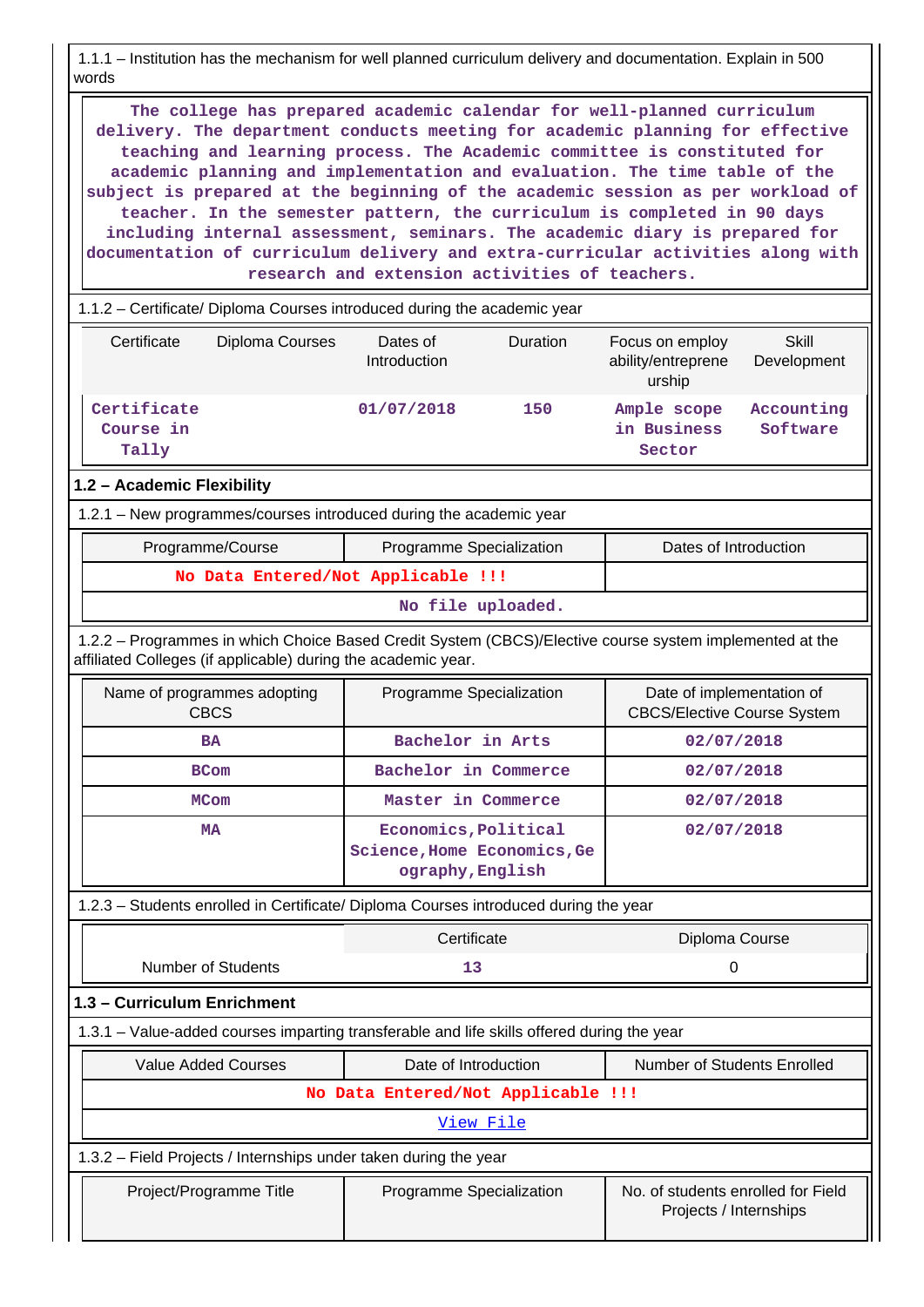| <b>BCom</b>                                                             | Commerce  | 258 |  |  |  |  |  |  |  |
|-------------------------------------------------------------------------|-----------|-----|--|--|--|--|--|--|--|
| <b>MCom</b>                                                             | Commerce  | 18  |  |  |  |  |  |  |  |
|                                                                         | View File |     |  |  |  |  |  |  |  |
| 1.4 - Feedback System                                                   |           |     |  |  |  |  |  |  |  |
| 1.4.1 – Whether structured feedback received from all the stakeholders. |           |     |  |  |  |  |  |  |  |
| <b>Students</b>                                                         |           | Yes |  |  |  |  |  |  |  |
| <b>Teachers</b>                                                         |           | Yes |  |  |  |  |  |  |  |
| Employers                                                               |           |     |  |  |  |  |  |  |  |
| Alumni                                                                  |           | Yes |  |  |  |  |  |  |  |
| Parents                                                                 |           |     |  |  |  |  |  |  |  |

 1.4.2 – How the feedback obtained is being analyzed and utilized for overall development of the institution? (maximum 500 words)

Feedback Obtained

**Feedback on curriculum has been obtained from the Students,Teachers and Alumni.The questionnaire was prepared in google forms . 48 students,13 Teachers and 7 Alumni responded the questionnaire. In students category ,77.1 percent students belongs to PG category responded the questionnaire .91.7 percent students agree that the Syllabus is Challenging and 87.5 percent students agree with the statement The course is appropriate in relation to the level of course work..68.8 percent students feel that the depth of the course content is adequate in relation to the expected Course Outcomes and the 66.7 percent students confirm the units in the syllabus are properly sequenced.64.6 percent students made opinion that the Syllabus equipped with necessary technical skills to face the society / Industry and 75 percent students agree that the syllabus enabled to improve ability to formulate, analyze and solve problems. 66.7 percent students agree that Syllabus inculcated necessary ethical values and concern for the society and 83 percent students accept that syllabus based on Learning value (in terms of skills, concepts, knowledge, analytical abilities, or broadening perspective).60.4 percent students accept that the recommended textbooks are adequately available and map onto the syllabus while 64.6 percent students view that the syllabus has Applicability / relevance to real life situation.72.3 percent students suggested that the curriculum should be upgraded periodically and 72.3 percent students agree that the current syllabus meets the challenges of the society.**

# **CRITERION II – TEACHING- LEARNING AND EVALUATION**

#### **2.1 – Student Enrolment and Profile** 2.1.1 – Demand Ratio during the year Name of the Programme Programme Specialization Number of seats available Number of Application received Students Enrolled **No Data Entered/Not Applicable !!!** [View File](https://assessmentonline.naac.gov.in/public/Postacc/Demand_ratio/5223_Demand_ratio_1584428163.xlsx) **2.2 – Catering to Student Diversity** 2.2.1 – Student - Full time teacher ratio (current year data) Year | Number of students enrolled in the institution (UG) Number of students enrolled in the institution (PG) Number of fulltime teachers available in the institution Number of fulltime teachers available in the institution Number of teachers teaching both UG and PG courses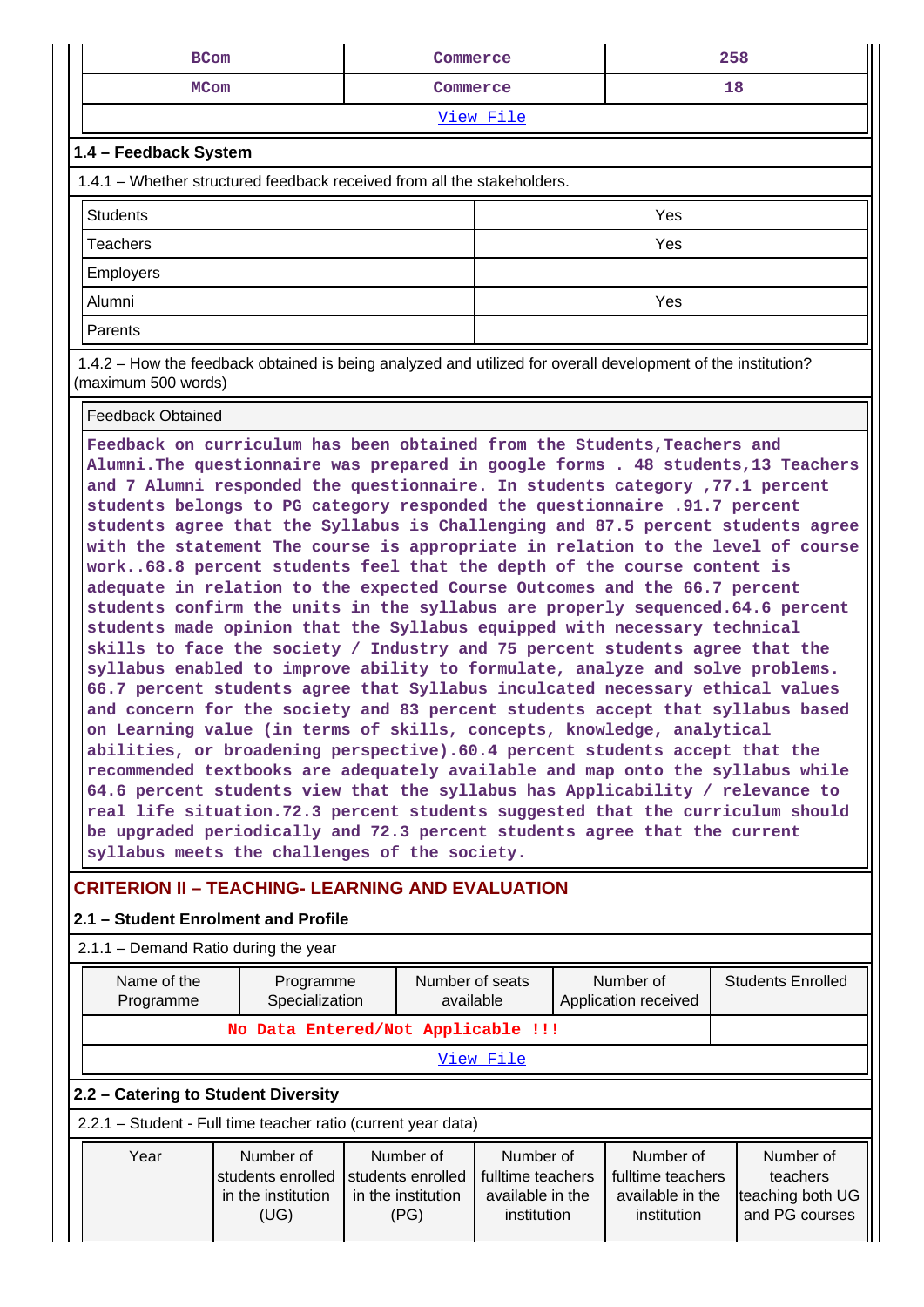|                                                                                                                                                                                                                                                                                                                                                                                                                                                                                                                                                                                                                                                                                                                                                                                                                                                                                                                                                                                                                                                                                                                                                                                                                                                                                                                                                                                                                                                                                                                                                                                                                                                                                                                                                                                                                                                                                                                                                                                                                                                                                                                                                                                                                                                                                                                                                                                                                                                                                                                                                                                                                                                                                                                          |                                                           |  |                                                | courses                                |                                             | teaching only UG   teaching only PG<br>courses |                                                                                                                     |  |  |  |
|--------------------------------------------------------------------------------------------------------------------------------------------------------------------------------------------------------------------------------------------------------------------------------------------------------------------------------------------------------------------------------------------------------------------------------------------------------------------------------------------------------------------------------------------------------------------------------------------------------------------------------------------------------------------------------------------------------------------------------------------------------------------------------------------------------------------------------------------------------------------------------------------------------------------------------------------------------------------------------------------------------------------------------------------------------------------------------------------------------------------------------------------------------------------------------------------------------------------------------------------------------------------------------------------------------------------------------------------------------------------------------------------------------------------------------------------------------------------------------------------------------------------------------------------------------------------------------------------------------------------------------------------------------------------------------------------------------------------------------------------------------------------------------------------------------------------------------------------------------------------------------------------------------------------------------------------------------------------------------------------------------------------------------------------------------------------------------------------------------------------------------------------------------------------------------------------------------------------------------------------------------------------------------------------------------------------------------------------------------------------------------------------------------------------------------------------------------------------------------------------------------------------------------------------------------------------------------------------------------------------------------------------------------------------------------------------------------------------------|-----------------------------------------------------------|--|------------------------------------------------|----------------------------------------|---------------------------------------------|------------------------------------------------|---------------------------------------------------------------------------------------------------------------------|--|--|--|
| 2018                                                                                                                                                                                                                                                                                                                                                                                                                                                                                                                                                                                                                                                                                                                                                                                                                                                                                                                                                                                                                                                                                                                                                                                                                                                                                                                                                                                                                                                                                                                                                                                                                                                                                                                                                                                                                                                                                                                                                                                                                                                                                                                                                                                                                                                                                                                                                                                                                                                                                                                                                                                                                                                                                                                     | 2003                                                      |  | 871                                            | 16                                     |                                             | $\mathbf 0$                                    | 10                                                                                                                  |  |  |  |
| 2.3 - Teaching - Learning Process                                                                                                                                                                                                                                                                                                                                                                                                                                                                                                                                                                                                                                                                                                                                                                                                                                                                                                                                                                                                                                                                                                                                                                                                                                                                                                                                                                                                                                                                                                                                                                                                                                                                                                                                                                                                                                                                                                                                                                                                                                                                                                                                                                                                                                                                                                                                                                                                                                                                                                                                                                                                                                                                                        |                                                           |  |                                                |                                        |                                             |                                                |                                                                                                                     |  |  |  |
| 2.3.1 - Percentage of teachers using ICT for effective teaching with Learning Management Systems (LMS), E-<br>learning resources etc. (current year data)                                                                                                                                                                                                                                                                                                                                                                                                                                                                                                                                                                                                                                                                                                                                                                                                                                                                                                                                                                                                                                                                                                                                                                                                                                                                                                                                                                                                                                                                                                                                                                                                                                                                                                                                                                                                                                                                                                                                                                                                                                                                                                                                                                                                                                                                                                                                                                                                                                                                                                                                                                |                                                           |  |                                                |                                        |                                             |                                                |                                                                                                                     |  |  |  |
| Number of<br><b>Teachers on Roll</b>                                                                                                                                                                                                                                                                                                                                                                                                                                                                                                                                                                                                                                                                                                                                                                                                                                                                                                                                                                                                                                                                                                                                                                                                                                                                                                                                                                                                                                                                                                                                                                                                                                                                                                                                                                                                                                                                                                                                                                                                                                                                                                                                                                                                                                                                                                                                                                                                                                                                                                                                                                                                                                                                                     | Number of<br>teachers using<br>ICT (LMS, e-<br>Resources) |  | <b>ICT Tools and</b><br>resources<br>available | Number of ICT<br>enabled<br>Classrooms |                                             | Numberof smart<br>classrooms                   | E-resources and<br>techniques used                                                                                  |  |  |  |
| 34                                                                                                                                                                                                                                                                                                                                                                                                                                                                                                                                                                                                                                                                                                                                                                                                                                                                                                                                                                                                                                                                                                                                                                                                                                                                                                                                                                                                                                                                                                                                                                                                                                                                                                                                                                                                                                                                                                                                                                                                                                                                                                                                                                                                                                                                                                                                                                                                                                                                                                                                                                                                                                                                                                                       | 20                                                        |  | 4                                              | 8                                      |                                             | $\mathbf 0$                                    | 2                                                                                                                   |  |  |  |
|                                                                                                                                                                                                                                                                                                                                                                                                                                                                                                                                                                                                                                                                                                                                                                                                                                                                                                                                                                                                                                                                                                                                                                                                                                                                                                                                                                                                                                                                                                                                                                                                                                                                                                                                                                                                                                                                                                                                                                                                                                                                                                                                                                                                                                                                                                                                                                                                                                                                                                                                                                                                                                                                                                                          |                                                           |  |                                                | View File of ICT Tools and resources   |                                             |                                                |                                                                                                                     |  |  |  |
|                                                                                                                                                                                                                                                                                                                                                                                                                                                                                                                                                                                                                                                                                                                                                                                                                                                                                                                                                                                                                                                                                                                                                                                                                                                                                                                                                                                                                                                                                                                                                                                                                                                                                                                                                                                                                                                                                                                                                                                                                                                                                                                                                                                                                                                                                                                                                                                                                                                                                                                                                                                                                                                                                                                          |                                                           |  |                                                |                                        |                                             | View File of E-resources and techniques used   |                                                                                                                     |  |  |  |
| 2.3.2 - Students mentoring system available in the institution? Give details. (maximum 500 words)                                                                                                                                                                                                                                                                                                                                                                                                                                                                                                                                                                                                                                                                                                                                                                                                                                                                                                                                                                                                                                                                                                                                                                                                                                                                                                                                                                                                                                                                                                                                                                                                                                                                                                                                                                                                                                                                                                                                                                                                                                                                                                                                                                                                                                                                                                                                                                                                                                                                                                                                                                                                                        |                                                           |  |                                                |                                        |                                             |                                                |                                                                                                                     |  |  |  |
| a well drafted form containing the academic as well as personal information of the student. It contains student's<br>personal information, Results, participation in Add on/Bridge Courses, Participation in College Activities,<br>Prize/Color/Medal received in NSS, NCC, ECA, Youth festivals, Games Sports, Preparation/Interest in<br>Competitive Examinations, Preferred Reading Skills of the Students, The students Future Planning, Students<br>Impression about the College, Parents Impression about the College are the contents of the document/form.<br>Students are distributed in accordance to the subject taught by the teacher so that the subject teacher remains in<br>contact with the student and perceive him in the entire graduation/postgraduation period. Every year at the entry<br>year of the student each teacher is given Guardianship of 20 students. The scheme is adapted for the value<br>additions to the students like Bridging the gap between the teachers and students. It is also useful for Creation of<br>a better environment in college, where students can approach teachers for both educational and personal<br>guidance. It makes easy Enhancement of knowledge base for both teachers and students alike, due to effective<br>two way communication. It provides Awareness and support to students for GATE, NET, SET, UPSC, MPSC,<br>GRE, CAT, ISRO, SAIL, NAL, HAL, NTPC, BSNL, DRDO, BARC, and other Govt. PSUs examinations.<br>Motivation for higher studies and entrepreneurship is also possible. Advice and support for improvement in<br>academic performance becomes an easy access to the students. The students in person meet the in charge<br>teacher and solve their queries regarding academic as well as personal. There are Regular meetings held<br>between mentor and mentee. A report card is maintained for each student. The report card has both personal<br>and academic data. Students are allowed to approach the mentor for both academic personal problems.<br>Personalized professional /career advice is given to the mentee. At the commencement of each session after the<br>results are allotted the Mentor and the Mentee meet and the results are filled in the new format. The successful<br>candidates are acknowledged whereas the failures are give remedies for better preparation for the next<br>examination. Every in charge has to provide its analysis to the committee in the form of report which is forwarded<br>to the IQAC for consideration and discussion in its meeting and finally to the head of the institution for further<br>action.<br>Number of students enrolled in the<br>Number of fulltime teachers |                                                           |  |                                                |                                        |                                             |                                                |                                                                                                                     |  |  |  |
| institution                                                                                                                                                                                                                                                                                                                                                                                                                                                                                                                                                                                                                                                                                                                                                                                                                                                                                                                                                                                                                                                                                                                                                                                                                                                                                                                                                                                                                                                                                                                                                                                                                                                                                                                                                                                                                                                                                                                                                                                                                                                                                                                                                                                                                                                                                                                                                                                                                                                                                                                                                                                                                                                                                                              |                                                           |  |                                                |                                        |                                             |                                                | Mentor: Mentee Ratio                                                                                                |  |  |  |
| 2874                                                                                                                                                                                                                                                                                                                                                                                                                                                                                                                                                                                                                                                                                                                                                                                                                                                                                                                                                                                                                                                                                                                                                                                                                                                                                                                                                                                                                                                                                                                                                                                                                                                                                                                                                                                                                                                                                                                                                                                                                                                                                                                                                                                                                                                                                                                                                                                                                                                                                                                                                                                                                                                                                                                     |                                                           |  | 34                                             |                                        |                                             |                                                | 1:85                                                                                                                |  |  |  |
| 2.4 - Teacher Profile and Quality                                                                                                                                                                                                                                                                                                                                                                                                                                                                                                                                                                                                                                                                                                                                                                                                                                                                                                                                                                                                                                                                                                                                                                                                                                                                                                                                                                                                                                                                                                                                                                                                                                                                                                                                                                                                                                                                                                                                                                                                                                                                                                                                                                                                                                                                                                                                                                                                                                                                                                                                                                                                                                                                                        |                                                           |  |                                                |                                        |                                             |                                                |                                                                                                                     |  |  |  |
| 2.4.1 - Number of full time teachers appointed during the year                                                                                                                                                                                                                                                                                                                                                                                                                                                                                                                                                                                                                                                                                                                                                                                                                                                                                                                                                                                                                                                                                                                                                                                                                                                                                                                                                                                                                                                                                                                                                                                                                                                                                                                                                                                                                                                                                                                                                                                                                                                                                                                                                                                                                                                                                                                                                                                                                                                                                                                                                                                                                                                           |                                                           |  |                                                |                                        |                                             |                                                |                                                                                                                     |  |  |  |
| No. of sanctioned<br>positions                                                                                                                                                                                                                                                                                                                                                                                                                                                                                                                                                                                                                                                                                                                                                                                                                                                                                                                                                                                                                                                                                                                                                                                                                                                                                                                                                                                                                                                                                                                                                                                                                                                                                                                                                                                                                                                                                                                                                                                                                                                                                                                                                                                                                                                                                                                                                                                                                                                                                                                                                                                                                                                                                           | No. of filled positions                                   |  | Vacant positions                               |                                        | Positions filled during<br>the current year |                                                | No. of faculty with<br>Ph.D                                                                                         |  |  |  |
| 39                                                                                                                                                                                                                                                                                                                                                                                                                                                                                                                                                                                                                                                                                                                                                                                                                                                                                                                                                                                                                                                                                                                                                                                                                                                                                                                                                                                                                                                                                                                                                                                                                                                                                                                                                                                                                                                                                                                                                                                                                                                                                                                                                                                                                                                                                                                                                                                                                                                                                                                                                                                                                                                                                                                       | 34                                                        |  | 5                                              |                                        |                                             | $\mathbf 0$                                    | 26                                                                                                                  |  |  |  |
| International level from Government, recognised bodies during the year)                                                                                                                                                                                                                                                                                                                                                                                                                                                                                                                                                                                                                                                                                                                                                                                                                                                                                                                                                                                                                                                                                                                                                                                                                                                                                                                                                                                                                                                                                                                                                                                                                                                                                                                                                                                                                                                                                                                                                                                                                                                                                                                                                                                                                                                                                                                                                                                                                                                                                                                                                                                                                                                  |                                                           |  |                                                |                                        |                                             |                                                | 2.4.2 - Honours and recognition received by teachers (received awards, recognition, fellowships at State, National, |  |  |  |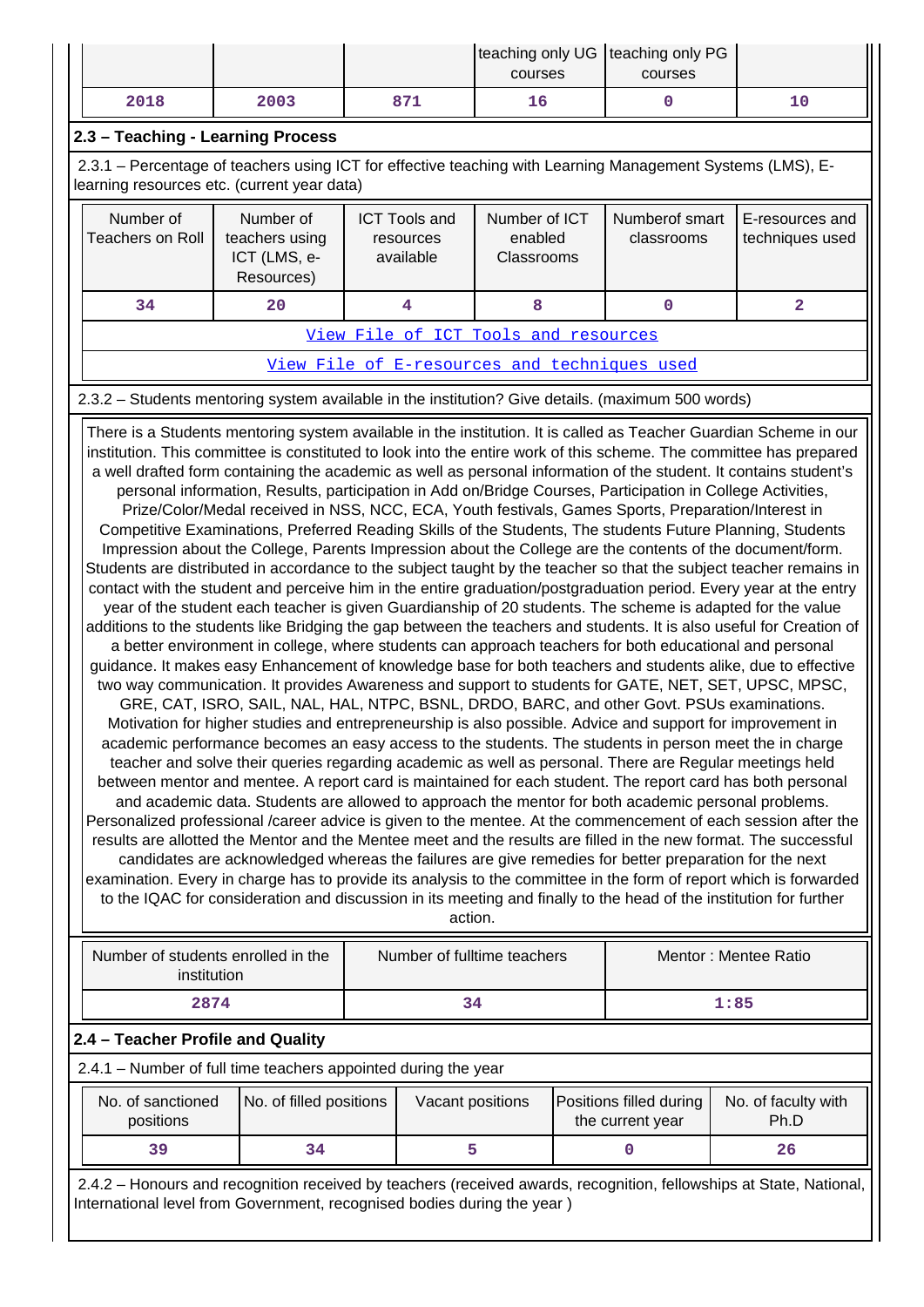| Year of Award                                                                                                                  | Name of full time teachers<br>receiving awards from<br>state level, national level,<br>international level |               |                        | Designation                                                    |  | Name of the award,<br>fellowship, received from<br>Government or recognized<br>bodies |  |  |  |  |  |
|--------------------------------------------------------------------------------------------------------------------------------|------------------------------------------------------------------------------------------------------------|---------------|------------------------|----------------------------------------------------------------|--|---------------------------------------------------------------------------------------|--|--|--|--|--|
|                                                                                                                                | No Data Entered/Not Applicable !!!                                                                         |               |                        |                                                                |  |                                                                                       |  |  |  |  |  |
| No file uploaded.                                                                                                              |                                                                                                            |               |                        |                                                                |  |                                                                                       |  |  |  |  |  |
| 2.5 - Evaluation Process and Reforms                                                                                           |                                                                                                            |               |                        |                                                                |  |                                                                                       |  |  |  |  |  |
| 2.5.1 - Number of days from the date of semester-end/ year- end examination till the declaration of results during<br>the year |                                                                                                            |               |                        |                                                                |  |                                                                                       |  |  |  |  |  |
| Programme Name                                                                                                                 | Programme Code                                                                                             | Semester/year |                        | Last date of the last<br>semester-end/year-<br>end examination |  | Date of declaration of<br>results of semester-<br>end/year-end<br>examination         |  |  |  |  |  |
| <b>MA</b>                                                                                                                      | <b>MA. 2 (ECO)</b>                                                                                         | Semester      |                        | 16/05/2019                                                     |  | 15/07/2019                                                                            |  |  |  |  |  |
| MA                                                                                                                             | MA.1(ECO)                                                                                                  | Semester      |                        | 17/05/2019                                                     |  | 16/07/2019                                                                            |  |  |  |  |  |
| <b>BA</b>                                                                                                                      | B.A.1                                                                                                      | Semester      |                        | 16/05/2019                                                     |  | 14/08/2019                                                                            |  |  |  |  |  |
| <b>BA</b>                                                                                                                      | B.A.2                                                                                                      | Semester      |                        | 21/05/2019                                                     |  | 14/08/2019                                                                            |  |  |  |  |  |
| <b>BA</b>                                                                                                                      | B.A.3                                                                                                      | Semester      |                        | 22/05/2019                                                     |  | 19/07/2019                                                                            |  |  |  |  |  |
| <b>BCom</b>                                                                                                                    | $B.$ Com. $1$                                                                                              | Semester      |                        | 13/05/2019                                                     |  | 10/08/2019                                                                            |  |  |  |  |  |
| <b>BCom</b>                                                                                                                    | $B.$ Com. $2$                                                                                              | Semester      |                        | 16/05/2019                                                     |  | 03/08/2019                                                                            |  |  |  |  |  |
| <b>BCom</b>                                                                                                                    | $B.$ Com. $3$                                                                                              | Semester      |                        | 20/05/2019                                                     |  | 24/07/2019                                                                            |  |  |  |  |  |
| <b>MCom</b>                                                                                                                    | M.Com.1                                                                                                    |               | Semester<br>15/05/2019 |                                                                |  | 01/08/2019                                                                            |  |  |  |  |  |
| <b>MCom</b>                                                                                                                    | M.Com.2                                                                                                    | Semester      |                        | 16/05/2019                                                     |  | 18/07/2019                                                                            |  |  |  |  |  |
|                                                                                                                                | View File                                                                                                  |               |                        |                                                                |  |                                                                                       |  |  |  |  |  |

- Reforms initiated on Continuous Internal Evaluation(CIE) system at the institutional level (250 words)

 **The Sant Gadgebaba Amravati University, Amravati conducts theory examinations to evaluate the students. There are examinations of the affiliating university twice the session The students who appear for the semester system have to appear for the examination in two semesters during the single session. Apart from this the failure students can appear for examination during the regular examination. The students appearing for Annual pattern have to appear for examination during summer examination. The failure students have to appear for the examination during winter/summer examination to pass their subjects. The students have to appear for 80 marks theory 20 marks internal Assessment for semester/annual pattern. The main written examination is conducted at the end of the semester/annual pattern. The institute has to ensure that the students are ready for these examinations. The University Examination Committee schedules and executes the examination/evaluation process with strict monitoring on regular basis. Every department in the institution has to take Internal Assessment of the students as per University syllabus. The students are evaluated throughout the semester/annually by conducting viva voce, seminars, unit tests, workshops etc as pr the activities mentioned in the syllabus. There are regular unit tests, surprise tests etc conducted during the session in the institution. The institute believes firmly in continuous evaluation of the students for their sustained performance. Hence a structured evaluation process has been designed and implemented. The tests are prepared and conducted as per the University examination pattern. The results of each test are strictly declared within a week of the conclusion of the test. The students can see their respective answer sheets and discuss their queries with**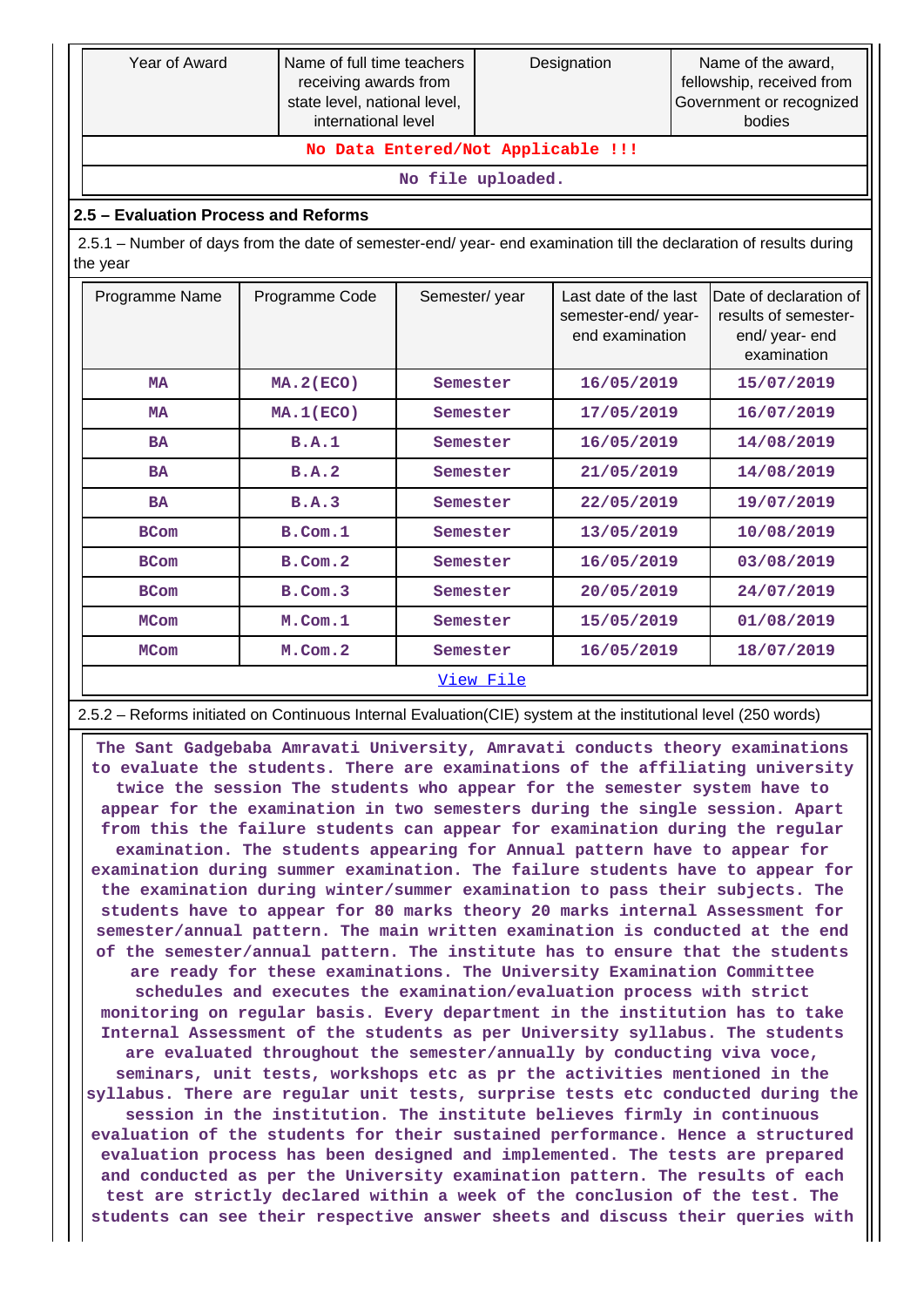**concerned staff. The term work evaluation is done by respective course teachers in the mid and at the end of semester. The students are notified about their performance evaluation of students is displayed on notice board through Continuous Assessment Report (CAR). Student can discuss any queries about CAR with the concerned teacher**

 2.5.3 – Academic calendar prepared and adhered for conduct of Examination and other related matters (250 words)

 **The University to which the institution is affiliated publishes the Academic Calendar for the session. The institution is affiliated to Sant Gadge Baba Amravati University, Amravati. The Academic Calendar is for the academic as well as administrative purpose. The Academic calendar is adhered for conduct of Examination and other related matters during the session. The institution strictly follows the same and implements it in the institution. At the outset the Academic Calendar is published in the Institutional Prospectus so that the stakeholders become aware about the working days, programmes and the vacations in the institution. The Academic Calendar has Commencement and Cessation of the activities in the institution during the academic session. It contains the period of First Session, Admission Process in the institution the Actual Teaching Days for the first session, The calendar also consist of Preparation Period and Actual Examination period for winter examination for the students. Then there is the period of First Term Vacation period i.e. Diwali Vacations. The commencement of Second Session along with the (Non Instructional) days for Recreation/Extra Curricular/Sports etc. is a part of the calendar. In the Second Session Actual Teaching Days, Preparation Period and Actual Examination Period for Summer Examination for the students is given in the calendar. The period of Second Term Vacation i.e. Summer Vacations is also mentioned in the Academic Calendar. The public holidays are also mentioned in the Academic Calendar.**

#### **2.6 – Student Performance and Learning Outcomes**

 2.6.1 – Program outcomes, program specific outcomes and course outcomes for all programs offered by the institution are stated and displayed in website of the institution (to provide the weblink)

#### <https://shivajicollege.org/pdf/PO-PSO-CO.pdf>

2.6.2 – Pass percentage of students

| Programme<br>Code   | Programme<br>Name | Programme<br>Specialization | Number of<br>students<br>appeared in the<br>final year<br>examination | Number of<br>students passed<br>in final year<br>examination | Pass Percentage |
|---------------------|-------------------|-----------------------------|-----------------------------------------------------------------------|--------------------------------------------------------------|-----------------|
| B.A.3               | <b>BA</b>         | Arts                        | 270                                                                   | 130                                                          | 48.14           |
| $B.$ Com. $3(M)$    | <b>BCom</b>       | Commerce                    | 119                                                                   | 63                                                           | 56.94           |
| $B.$ Com. $3$ (Eng) | <b>BCom</b>       |                             | 134                                                                   | 109                                                          | 81.34           |
| $M.$ Com. $2(Mar)$  | <b>MCom</b>       |                             | 54                                                                    | 48                                                           | 88.89           |
| $M.$ Com. $2$ (Eng) | <b>MCom</b>       | Commerce                    | 69                                                                    | 59                                                           | 85.51           |
| <b>MA.2</b>         | <b>MA</b>         | Economics                   | 57                                                                    | 44                                                           | 77.19           |
| <b>MA.2</b>         | <b>MA</b>         | English                     | 25                                                                    | 16                                                           | 64              |
| M.A.2               | <b>MA</b>         | Political<br>Sc.            | 62                                                                    | 44                                                           | 70.97           |
| M.A.2               | <b>MA</b>         | Geography                   | 14                                                                    | 13                                                           | 92.86           |
| <b>MA.2</b>         | <b>MA</b>         | Home<br>Economics           | 6                                                                     | 6                                                            | 100             |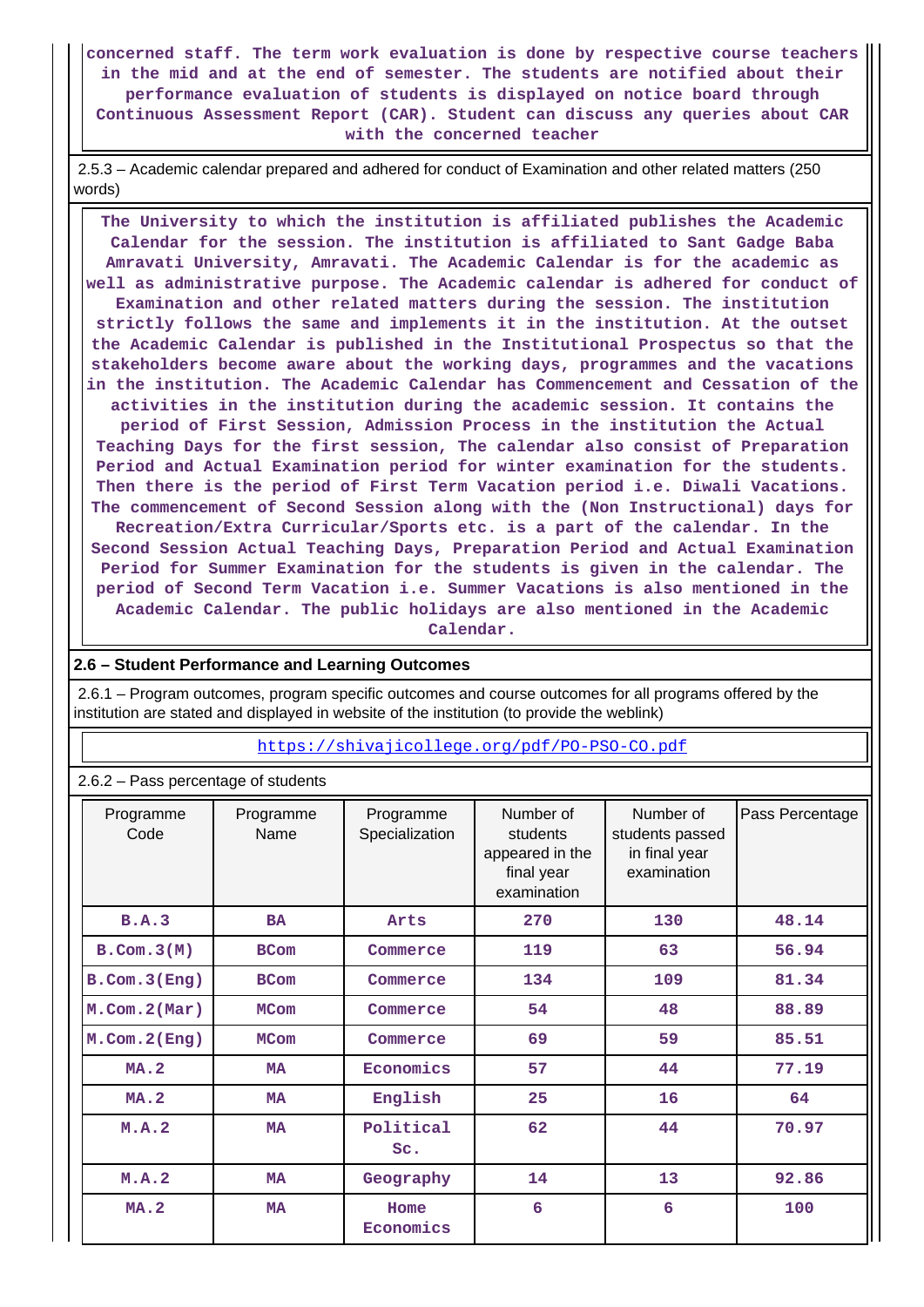|                                                                                                                                                                           |                             |                                    | View File                     |  |                           |                                    |  |  |  |
|---------------------------------------------------------------------------------------------------------------------------------------------------------------------------|-----------------------------|------------------------------------|-------------------------------|--|---------------------------|------------------------------------|--|--|--|
| 2.7 - Student Satisfaction Survey                                                                                                                                         |                             |                                    |                               |  |                           |                                    |  |  |  |
| 2.7.1 - Student Satisfaction Survey (SSS) on overall institutional performance (Institution may design the<br>questionnaire) (results and details be provided as weblink) |                             |                                    |                               |  |                           |                                    |  |  |  |
| https://shivajicollege.org/pdf/SSS-Analysis%20-FINAL.pdf                                                                                                                  |                             |                                    |                               |  |                           |                                    |  |  |  |
| <b>CRITERION III - RESEARCH, INNOVATIONS AND EXTENSION</b>                                                                                                                |                             |                                    |                               |  |                           |                                    |  |  |  |
| 3.1 - Resource Mobilization for Research                                                                                                                                  |                             |                                    |                               |  |                           |                                    |  |  |  |
| 3.1.1 - Research funds sanctioned and received from various agencies, industry and other organisations                                                                    |                             |                                    |                               |  |                           |                                    |  |  |  |
| Nature of the Project                                                                                                                                                     | Duration                    |                                    | Name of the funding<br>agency |  | Total grant<br>sanctioned | Amount received<br>during the year |  |  |  |
| Major Projects                                                                                                                                                            | 730                         |                                    | <b>ICSSR</b>                  |  | 525000                    | 131250                             |  |  |  |
|                                                                                                                                                                           |                             |                                    | View File                     |  |                           |                                    |  |  |  |
| 3.2 - Innovation Ecosystem                                                                                                                                                |                             |                                    |                               |  |                           |                                    |  |  |  |
| 3.2.1 - Workshops/Seminars Conducted on Intellectual Property Rights (IPR) and Industry-Academia Innovative<br>practices during the year                                  |                             |                                    |                               |  |                           |                                    |  |  |  |
| Title of workshop/seminar                                                                                                                                                 |                             |                                    | Name of the Dept.             |  |                           | Date                               |  |  |  |
| Prevention of Plagiarism<br>in Research                                                                                                                                   |                             |                                    | Library                       |  |                           | 26/04/2019                         |  |  |  |
| 3.2.2 - Awards for Innovation won by Institution/Teachers/Research scholars/Students during the year                                                                      |                             |                                    |                               |  |                           |                                    |  |  |  |
| Title of the innovation                                                                                                                                                   | Name of Awardee             |                                    | Awarding Agency               |  | Date of award             | Category                           |  |  |  |
|                                                                                                                                                                           |                             | No Data Entered/Not Applicable !!! |                               |  |                           |                                    |  |  |  |
|                                                                                                                                                                           |                             |                                    | No file uploaded.             |  |                           |                                    |  |  |  |
| 3.2.3 – No. of Incubation centre created, start-ups incubated on campus during the year                                                                                   |                             |                                    |                               |  |                           |                                    |  |  |  |
| Incubation<br>Center                                                                                                                                                      | Name                        | Sponsered By                       | Name of the<br>Start-up       |  | Nature of Start-<br>up    | Date of<br>Commencement            |  |  |  |
|                                                                                                                                                                           |                             | No Data Entered/Not Applicable !!! |                               |  |                           |                                    |  |  |  |
|                                                                                                                                                                           |                             |                                    | No file uploaded.             |  |                           |                                    |  |  |  |
| 3.3 - Research Publications and Awards                                                                                                                                    |                             |                                    |                               |  |                           |                                    |  |  |  |
| 3.3.1 - Incentive to the teachers who receive recognition/awards                                                                                                          |                             |                                    |                               |  |                           |                                    |  |  |  |
| <b>State</b>                                                                                                                                                              |                             |                                    | National                      |  |                           | International                      |  |  |  |
| 0                                                                                                                                                                         |                             |                                    | 0                             |  |                           | 0                                  |  |  |  |
| 3.3.2 - Ph. Ds awarded during the year (applicable for PG College, Research Center)                                                                                       |                             |                                    |                               |  |                           |                                    |  |  |  |
|                                                                                                                                                                           | Name of the Department      |                                    |                               |  | Number of PhD's Awarded   |                                    |  |  |  |
|                                                                                                                                                                           | Commerce                    |                                    |                               |  | 2                         |                                    |  |  |  |
|                                                                                                                                                                           | <b>Home Economics</b>       |                                    |                               |  | 2                         |                                    |  |  |  |
|                                                                                                                                                                           | English                     |                                    |                               |  | 2                         |                                    |  |  |  |
|                                                                                                                                                                           | History                     |                                    | $\overline{a}$                |  |                           |                                    |  |  |  |
|                                                                                                                                                                           | Economics                   |                                    | 1                             |  |                           |                                    |  |  |  |
|                                                                                                                                                                           | Library Information Science |                                    |                               |  | 3                         |                                    |  |  |  |
| 3.3.3 - Research Publications in the Journals notified on UGC website during the year                                                                                     |                             |                                    |                               |  |                           |                                    |  |  |  |

 $\mathbf l$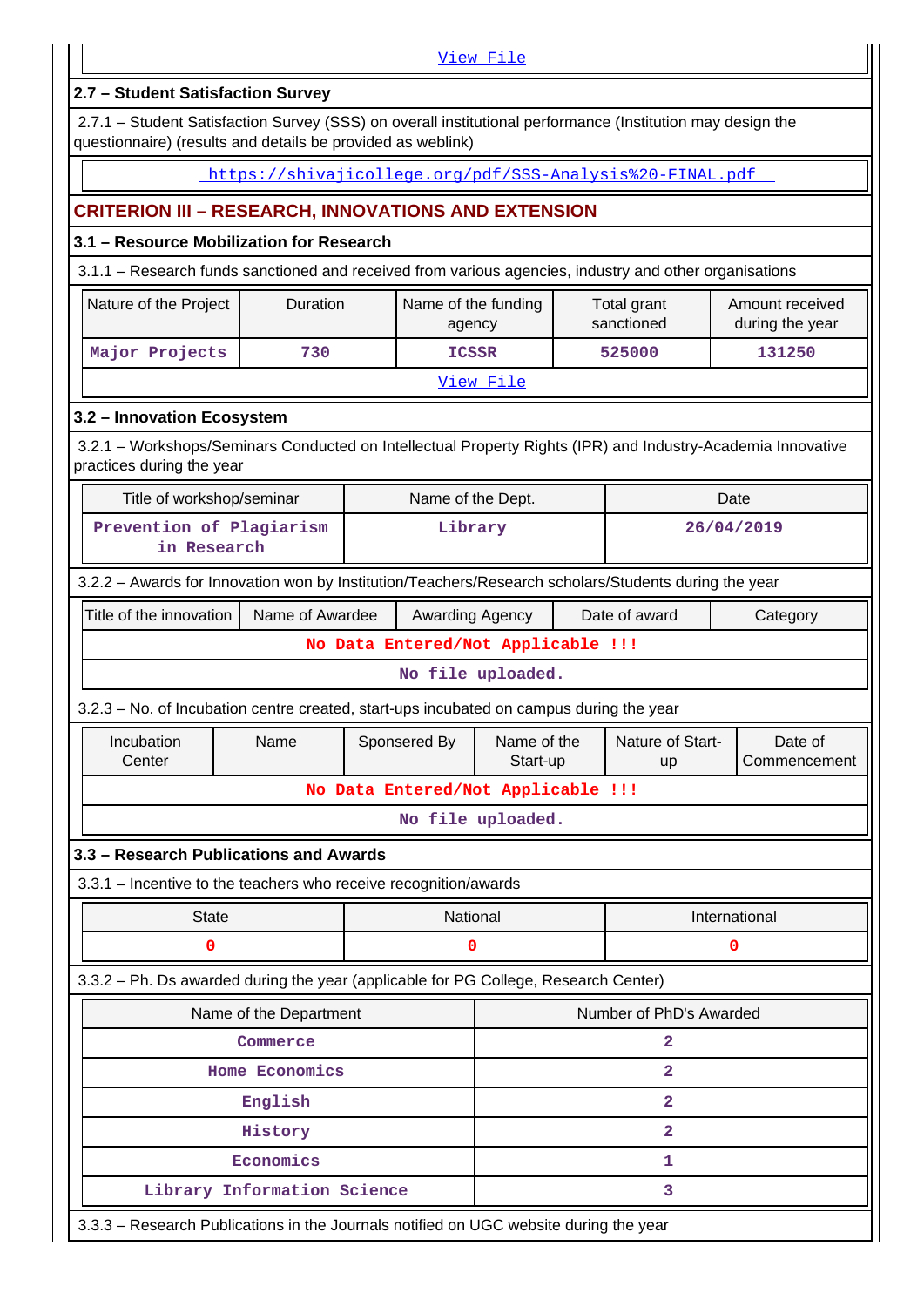| <b>Type</b>                                                                                                                                                           |  |                   | Department       |                   |  | Number of Publication              |                                |              | Average Impact Factor (if<br>any) |  |
|-----------------------------------------------------------------------------------------------------------------------------------------------------------------------|--|-------------------|------------------|-------------------|--|------------------------------------|--------------------------------|--------------|-----------------------------------|--|
| National                                                                                                                                                              |  |                   | Commerce         |                   |  | 3                                  |                                |              | 0                                 |  |
| National                                                                                                                                                              |  |                   | English          |                   |  | 10                                 |                                | $\mathbf{0}$ |                                   |  |
| National                                                                                                                                                              |  |                   | Economics        |                   |  | 1                                  |                                | $\mathbf 0$  |                                   |  |
| National                                                                                                                                                              |  |                   | Marathi          |                   |  | 11                                 |                                |              | $\mathbf 0$                       |  |
| National                                                                                                                                                              |  |                   | Home Economics   |                   |  | 1                                  |                                |              | $\mathbf 0$                       |  |
| National                                                                                                                                                              |  |                   | Geography        |                   |  | 1                                  |                                |              | 0                                 |  |
|                                                                                                                                                                       |  |                   |                  | No file uploaded. |  |                                    |                                |              |                                   |  |
| 3.3.4 - Books and Chapters in edited Volumes / Books published, and papers in National/International Conference<br>Proceedings per Teacher during the year            |  |                   |                  |                   |  |                                    |                                |              |                                   |  |
|                                                                                                                                                                       |  | Department        |                  |                   |  |                                    | Number of Publication          |              |                                   |  |
|                                                                                                                                                                       |  | Commerce          |                  |                   |  |                                    | 3                              |              |                                   |  |
|                                                                                                                                                                       |  | Economics         |                  |                   |  |                                    | $\overline{a}$                 |              |                                   |  |
|                                                                                                                                                                       |  | Marathi           |                  |                   |  |                                    | $\overline{2}$                 |              |                                   |  |
|                                                                                                                                                                       |  | English           |                  |                   |  |                                    | 4                              |              |                                   |  |
|                                                                                                                                                                       |  | Political Science |                  |                   |  |                                    | 5                              |              |                                   |  |
|                                                                                                                                                                       |  | Home Economics    |                  |                   |  |                                    | 3                              |              |                                   |  |
|                                                                                                                                                                       |  | Sociology         |                  |                   |  |                                    | 1                              |              |                                   |  |
|                                                                                                                                                                       |  | Geography         |                  |                   |  |                                    | 2                              |              |                                   |  |
| No file uploaded.                                                                                                                                                     |  |                   |                  |                   |  |                                    |                                |              |                                   |  |
| 3.3.5 - Bibliometrics of the publications during the last Academic year based on average citation index in Scopus/<br>Web of Science or PubMed/ Indian Citation Index |  |                   |                  |                   |  |                                    |                                |              |                                   |  |
| Title of the                                                                                                                                                          |  | Name of           | Title of journal | Year of           |  | <b>Citation Index</b>              | Institutional                  |              | Number of                         |  |
| Paper                                                                                                                                                                 |  | Author            |                  | publication       |  |                                    | affiliation as<br>mentioned in |              | citations<br>excluding self       |  |
|                                                                                                                                                                       |  |                   |                  |                   |  |                                    | the publication                |              | citation                          |  |
|                                                                                                                                                                       |  |                   |                  |                   |  | No Data Entered/Not Applicable !!! |                                |              |                                   |  |
|                                                                                                                                                                       |  |                   |                  | No file uploaded. |  |                                    |                                |              |                                   |  |
| 3.3.6 - h-Index of the Institutional Publications during the year. (based on Scopus/ Web of science)                                                                  |  |                   |                  |                   |  |                                    |                                |              |                                   |  |
| Title of the                                                                                                                                                          |  | Name of           | Title of journal | Year of           |  | h-index                            | Number of                      |              | Institutional                     |  |
| Paper                                                                                                                                                                 |  | Author            |                  | publication       |  |                                    | citations<br>excluding self    |              | affiliation as<br>mentioned in    |  |
|                                                                                                                                                                       |  |                   |                  |                   |  |                                    | citation                       |              | the publication                   |  |
|                                                                                                                                                                       |  |                   |                  |                   |  | No Data Entered/Not Applicable !!! |                                |              |                                   |  |
|                                                                                                                                                                       |  |                   |                  | No file uploaded. |  |                                    |                                |              |                                   |  |
| 3.3.7 - Faculty participation in Seminars/Conferences and Symposia during the year:                                                                                   |  |                   |                  |                   |  |                                    |                                |              |                                   |  |
| Number of Faculty                                                                                                                                                     |  |                   | International    | National          |  | <b>State</b>                       |                                |              | Local                             |  |
| Attended/Semina<br>rs/Workshops                                                                                                                                       |  |                   | $\mathbf 0$      | 15                |  | 10                                 |                                |              | 0                                 |  |
| Presented<br>papers                                                                                                                                                   |  |                   | $\mathbf 0$      | 11                |  | $\mathbf{1}$                       |                                | $\mathbf 0$  |                                   |  |
|                                                                                                                                                                       |  |                   |                  |                   |  |                                    |                                |              |                                   |  |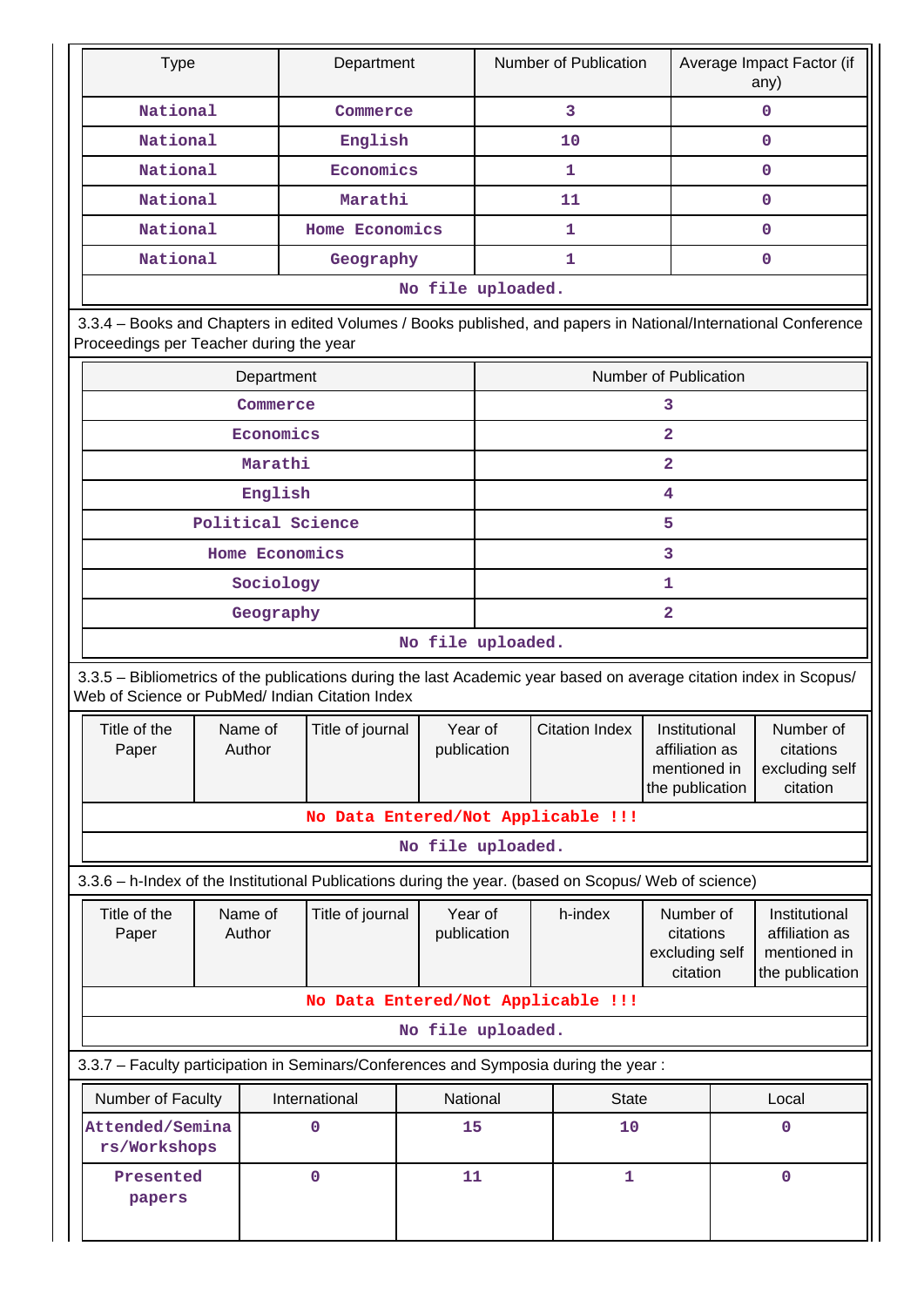| Resource<br>persons            |                                                                            |  | 0                                                         | $\mathbf 0$                                                                                                |  | 0                                                                                                                                                                                                              |  | 4                                                                                                            |  |  |
|--------------------------------|----------------------------------------------------------------------------|--|-----------------------------------------------------------|------------------------------------------------------------------------------------------------------------|--|----------------------------------------------------------------------------------------------------------------------------------------------------------------------------------------------------------------|--|--------------------------------------------------------------------------------------------------------------|--|--|
|                                |                                                                            |  |                                                           | No file uploaded.                                                                                          |  |                                                                                                                                                                                                                |  |                                                                                                              |  |  |
| 3.4 - Extension Activities     |                                                                            |  |                                                           |                                                                                                            |  |                                                                                                                                                                                                                |  |                                                                                                              |  |  |
|                                |                                                                            |  |                                                           |                                                                                                            |  | Non- Government Organisations through NSS/NCC/Red cross/Youth Red Cross (YRC) etc., during the year                                                                                                            |  | 3.4.1 – Number of extension and outreach programmes conducted in collaboration with industry, community and  |  |  |
|                                | Title of the activities<br>Organising unit/agency/<br>collaborating agency |  |                                                           |                                                                                                            |  | Number of teachers<br>participated in such<br>activities                                                                                                                                                       |  | Number of students<br>participated in such<br>activities                                                     |  |  |
|                                | District Level<br>Workshop onYouth<br><b>Information Agent</b>             |  | NSS/District<br>Information Office<br>Amravati            |                                                                                                            |  | 4                                                                                                                                                                                                              |  | 120                                                                                                          |  |  |
|                                | Village Development<br>Camp                                                |  | NSS/Pimpalkhuta<br>Gram Panchayat                         |                                                                                                            |  | 20                                                                                                                                                                                                             |  | 200                                                                                                          |  |  |
|                                | <b>Blood Donation Camp</b>                                                 |  | NSS/NCC/Panjabrao<br>Deshmukh Medical<br>College Amravati |                                                                                                            |  | 8                                                                                                                                                                                                              |  | 91                                                                                                           |  |  |
| No file uploaded.              |                                                                            |  |                                                           |                                                                                                            |  |                                                                                                                                                                                                                |  |                                                                                                              |  |  |
| during the year                |                                                                            |  |                                                           |                                                                                                            |  |                                                                                                                                                                                                                |  | 3.4.2 - Awards and recognition received for extension activities from Government and other recognized bodies |  |  |
|                                | Name of the activity                                                       |  |                                                           | Award/Recognition                                                                                          |  | <b>Awarding Bodies</b>                                                                                                                                                                                         |  | Number of students<br><b>Benefited</b>                                                                       |  |  |
|                                | 0 <sub>0</sub>                                                             |  | 0 <sub>0</sub>                                            |                                                                                                            |  | 00                                                                                                                                                                                                             |  | $\mathbf 0$                                                                                                  |  |  |
|                                |                                                                            |  |                                                           | No file uploaded.                                                                                          |  |                                                                                                                                                                                                                |  |                                                                                                              |  |  |
|                                |                                                                            |  |                                                           |                                                                                                            |  | 3.4.3 - Students participating in extension activities with Government Organisations, Non-Government<br>Organisations and programmes such as Swachh Bharat, Aids Awareness, Gender Issue, etc. during the year |  |                                                                                                              |  |  |
|                                |                                                                            |  | cy/collaborating<br>agency                                | Name of the scheme   Organising unit/Agen   Name of the activity   Number of teachers   Number of students |  | participated in such<br>activites                                                                                                                                                                              |  | participated in such<br>activites                                                                            |  |  |
| Swachh Bharat                  |                                                                            |  | NSS/NCC                                                   | Campus<br>Cleanliness                                                                                      |  | $12 \$                                                                                                                                                                                                         |  | 200                                                                                                          |  |  |
| <b>AIDS Awareness</b>          |                                                                            |  | NSS/Sant<br>Gadgebaba<br>Amravati<br>University           | <b>AIDS Awareness</b><br>Rally                                                                             |  | 1                                                                                                                                                                                                              |  | 30                                                                                                           |  |  |
| Women Day                      |                                                                            |  | NSS/Zilla<br>Parishad<br>Amravati                         | Women Day Rally                                                                                            |  | 1                                                                                                                                                                                                              |  | 15                                                                                                           |  |  |
| Beti<br>Bachao, Beti<br>Padhao |                                                                            |  | NSS/Sant<br>Gadgebaba<br>Amravati<br>University           | <b>Beti</b><br>Bachao, Beti<br>Padhao Rally                                                                |  | 1                                                                                                                                                                                                              |  | 20                                                                                                           |  |  |
|                                |                                                                            |  |                                                           | No file uploaded.                                                                                          |  |                                                                                                                                                                                                                |  |                                                                                                              |  |  |
| 3.5 - Collaborations           |                                                                            |  |                                                           |                                                                                                            |  |                                                                                                                                                                                                                |  |                                                                                                              |  |  |
|                                |                                                                            |  |                                                           |                                                                                                            |  | 3.5.1 - Number of Collaborative activities for research, faculty exchange, student exchange during the year                                                                                                    |  |                                                                                                              |  |  |
|                                | Nature of activity                                                         |  | Participant                                               |                                                                                                            |  | Source of financial support                                                                                                                                                                                    |  | Duration                                                                                                     |  |  |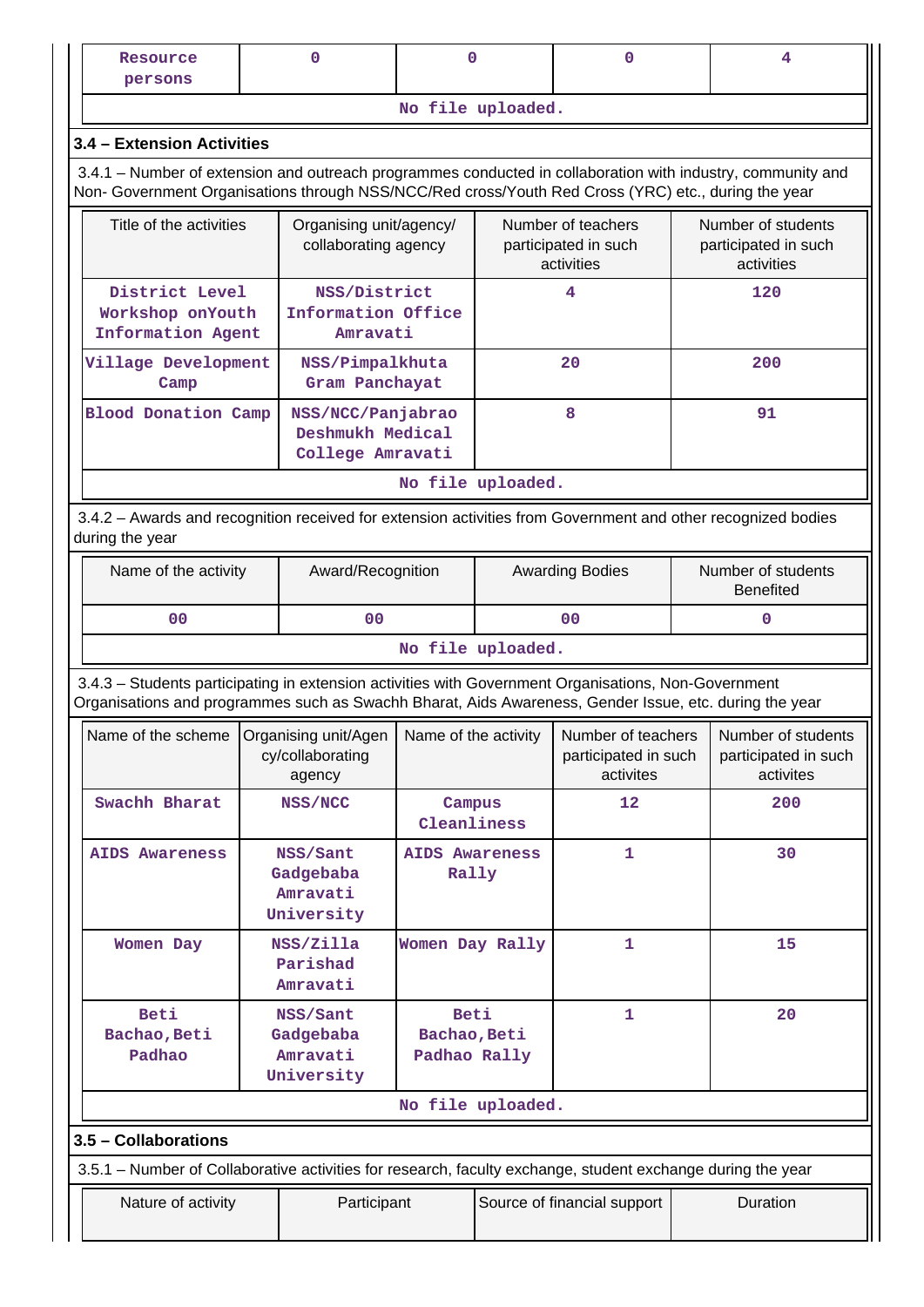| 0 <sub>0</sub>                                                                                                                                        |                           |               | 0 <sub>0</sub>                                                                                    |             | 0 <sub>0</sub>                                                                                                        |                    | 0 <sup>0</sup>                 |                                                           |  |  |
|-------------------------------------------------------------------------------------------------------------------------------------------------------|---------------------------|---------------|---------------------------------------------------------------------------------------------------|-------------|-----------------------------------------------------------------------------------------------------------------------|--------------------|--------------------------------|-----------------------------------------------------------|--|--|
|                                                                                                                                                       |                           |               |                                                                                                   |             | No file uploaded.                                                                                                     |                    |                                |                                                           |  |  |
| facilities etc. during the year                                                                                                                       |                           |               |                                                                                                   |             | 3.5.2 - Linkages with institutions/industries for internship, on-the- job training, project work, sharing of research |                    |                                |                                                           |  |  |
| Nature of linkage                                                                                                                                     | Title of the<br>linkage   |               | Name of the<br>partnering<br>institution/<br>industry<br>/research lab<br>with contact<br>details |             | <b>Duration From</b>                                                                                                  | <b>Duration To</b> |                                | Participant                                               |  |  |
|                                                                                                                                                       |                           |               |                                                                                                   |             | No Data Entered/Not Applicable !!!                                                                                    |                    |                                |                                                           |  |  |
|                                                                                                                                                       |                           |               |                                                                                                   |             | No file uploaded.                                                                                                     |                    |                                |                                                           |  |  |
| 3.5.3 - MoUs signed with institutions of national, international importance, other universities, industries, corporate<br>houses etc. during the year |                           |               |                                                                                                   |             |                                                                                                                       |                    |                                |                                                           |  |  |
| Organisation                                                                                                                                          |                           |               | Date of MoU signed                                                                                |             | Purpose/Activities                                                                                                    |                    |                                | Number of<br>students/teachers<br>participated under MoUs |  |  |
|                                                                                                                                                       |                           |               |                                                                                                   |             | No Data Entered/Not Applicable !!!                                                                                    |                    |                                |                                                           |  |  |
| No file uploaded.                                                                                                                                     |                           |               |                                                                                                   |             |                                                                                                                       |                    |                                |                                                           |  |  |
| <b>CRITERION IV - INFRASTRUCTURE AND LEARNING RESOURCES</b>                                                                                           |                           |               |                                                                                                   |             |                                                                                                                       |                    |                                |                                                           |  |  |
|                                                                                                                                                       | 4.1 - Physical Facilities |               |                                                                                                   |             |                                                                                                                       |                    |                                |                                                           |  |  |
|                                                                                                                                                       |                           |               |                                                                                                   |             | 4.1.1 - Budget allocation, excluding salary for infrastructure augmentation during the year                           |                    |                                |                                                           |  |  |
| Budget allocated for infrastructure augmentation                                                                                                      | 18.54                     |               |                                                                                                   |             | Budget utilized for infrastructure development                                                                        | 8.26               |                                |                                                           |  |  |
| 4.1.2 – Details of augmentation in infrastructure facilities during the year                                                                          |                           |               |                                                                                                   |             |                                                                                                                       |                    |                                |                                                           |  |  |
|                                                                                                                                                       | <b>Facilities</b>         |               |                                                                                                   |             |                                                                                                                       |                    | <b>Existing or Newly Added</b> |                                                           |  |  |
|                                                                                                                                                       |                           |               | Classrooms with LCD facilities                                                                    |             | Existing                                                                                                              |                    |                                |                                                           |  |  |
|                                                                                                                                                       |                           | Seminar Halls |                                                                                                   |             | Existing                                                                                                              |                    |                                |                                                           |  |  |
|                                                                                                                                                       |                           | Laboratories  |                                                                                                   |             |                                                                                                                       | Existing           |                                |                                                           |  |  |
|                                                                                                                                                       |                           | Class rooms   |                                                                                                   |             |                                                                                                                       | Existing           |                                |                                                           |  |  |
|                                                                                                                                                       |                           | Campus Area   |                                                                                                   |             |                                                                                                                       | Existing           |                                |                                                           |  |  |
|                                                                                                                                                       |                           |               |                                                                                                   |             | No file uploaded.                                                                                                     |                    |                                |                                                           |  |  |
| 4.2 - Library as a Learning Resource                                                                                                                  |                           |               |                                                                                                   |             |                                                                                                                       |                    |                                |                                                           |  |  |
|                                                                                                                                                       |                           |               |                                                                                                   |             | 4.2.1 - Library is automated {Integrated Library Management System (ILMS)}                                            |                    |                                |                                                           |  |  |
| Name of the ILMS<br>software                                                                                                                          |                           |               | Nature of automation (fully<br>or patially)                                                       |             | Version                                                                                                               |                    |                                | Year of automation                                        |  |  |
| Software for<br>University<br>Libraries (SOUL)                                                                                                        |                           |               | Fully                                                                                             |             | 2.0.12                                                                                                                |                    |                                | 2008                                                      |  |  |
| 4.2.2 - Library Services                                                                                                                              |                           |               |                                                                                                   |             |                                                                                                                       |                    |                                |                                                           |  |  |
| Library<br>Service Type                                                                                                                               | Existing                  |               |                                                                                                   | Newly Added |                                                                                                                       |                    | Total                          |                                                           |  |  |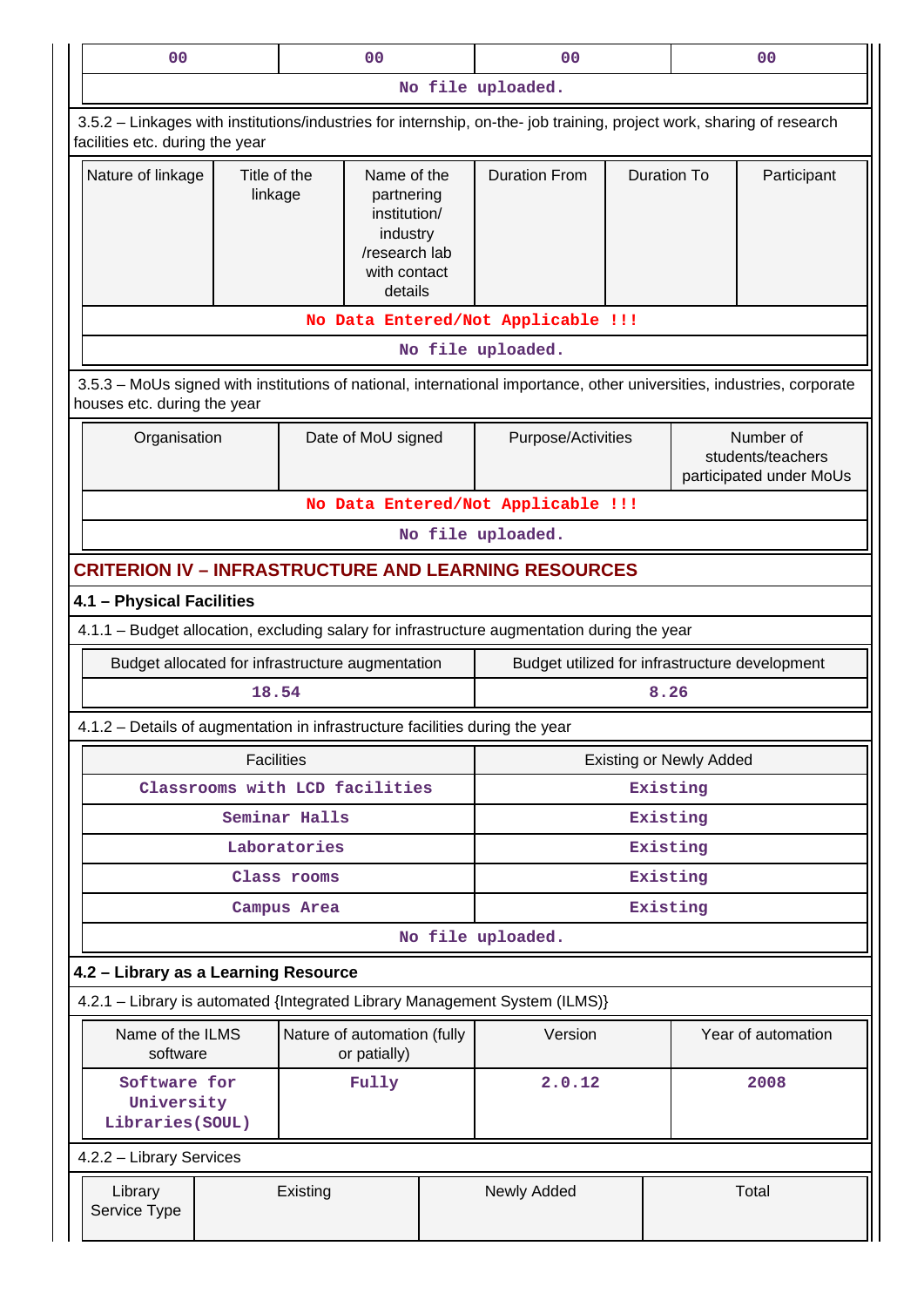| <b>Text Books</b>                                                                                                                                                                                                                                       |                                           | 15294           | 3863163                                                                             |                            | 1903                | 399276                                                                                                                                                                                                                                                                                                                                                                                                                                                                                                                                                                                                                                                                                                                                          | 17197              |                                                                | 4262439       |
|---------------------------------------------------------------------------------------------------------------------------------------------------------------------------------------------------------------------------------------------------------|-------------------------------------------|-----------------|-------------------------------------------------------------------------------------|----------------------------|---------------------|-------------------------------------------------------------------------------------------------------------------------------------------------------------------------------------------------------------------------------------------------------------------------------------------------------------------------------------------------------------------------------------------------------------------------------------------------------------------------------------------------------------------------------------------------------------------------------------------------------------------------------------------------------------------------------------------------------------------------------------------------|--------------------|----------------------------------------------------------------|---------------|
| Reference<br><b>Books</b>                                                                                                                                                                                                                               |                                           | 34569           | 10648695                                                                            | 479                        |                     | 108182                                                                                                                                                                                                                                                                                                                                                                                                                                                                                                                                                                                                                                                                                                                                          | 35048              |                                                                | 10756877      |
|                                                                                                                                                                                                                                                         |                                           |                 |                                                                                     | No file uploaded.          |                     |                                                                                                                                                                                                                                                                                                                                                                                                                                                                                                                                                                                                                                                                                                                                                 |                    |                                                                |               |
| 4.2.3 - E-content developed by teachers such as: e-PG- Pathshala, CEC (under e-PG- Pathshala CEC (Under<br>Graduate) SWAYAM other MOOCs platform NPTEL/NMEICT/any other Government initiatives & institutional<br>(Learning Management System (LMS) etc |                                           |                 |                                                                                     |                            |                     |                                                                                                                                                                                                                                                                                                                                                                                                                                                                                                                                                                                                                                                                                                                                                 |                    |                                                                |               |
|                                                                                                                                                                                                                                                         | Name of the Teacher                       |                 | Name of the Module                                                                  |                            |                     | Platform on which module<br>is developed                                                                                                                                                                                                                                                                                                                                                                                                                                                                                                                                                                                                                                                                                                        |                    | Date of launching e-<br>content                                |               |
|                                                                                                                                                                                                                                                         |                                           |                 |                                                                                     |                            |                     | No Data Entered/Not Applicable !!!                                                                                                                                                                                                                                                                                                                                                                                                                                                                                                                                                                                                                                                                                                              |                    |                                                                |               |
|                                                                                                                                                                                                                                                         |                                           |                 |                                                                                     | No file uploaded.          |                     |                                                                                                                                                                                                                                                                                                                                                                                                                                                                                                                                                                                                                                                                                                                                                 |                    |                                                                |               |
| 4.3 - IT Infrastructure                                                                                                                                                                                                                                 |                                           |                 |                                                                                     |                            |                     |                                                                                                                                                                                                                                                                                                                                                                                                                                                                                                                                                                                                                                                                                                                                                 |                    |                                                                |               |
| 4.3.1 - Technology Upgradation (overall)                                                                                                                                                                                                                |                                           |                 |                                                                                     |                            |                     |                                                                                                                                                                                                                                                                                                                                                                                                                                                                                                                                                                                                                                                                                                                                                 |                    |                                                                |               |
| <b>Type</b>                                                                                                                                                                                                                                             | <b>Total Co</b><br>mputers                | Computer<br>Lab | Internet                                                                            | <b>Browsing</b><br>centers | Computer<br>Centers | Office                                                                                                                                                                                                                                                                                                                                                                                                                                                                                                                                                                                                                                                                                                                                          | Departme<br>nts    | Available<br><b>Bandwidt</b><br>h (MBPS/<br>GBPS)              | <b>Others</b> |
| Existin<br>g                                                                                                                                                                                                                                            | 102                                       | 60              | 10                                                                                  | $\mathbf{O}$               | $\mathbf 0$         | 8                                                                                                                                                                                                                                                                                                                                                                                                                                                                                                                                                                                                                                                                                                                                               | 16                 | 14                                                             | 8             |
| Added                                                                                                                                                                                                                                                   | $\mathbf 0$                               | $\mathbf 0$     | $\mathbf 0$                                                                         | $\mathbf{0}$               | $\mathbf 0$         | $\mathbf 0$                                                                                                                                                                                                                                                                                                                                                                                                                                                                                                                                                                                                                                                                                                                                     | $\mathbf 0$        | $\mathbf{0}$                                                   | $\mathbf{0}$  |
| Total                                                                                                                                                                                                                                                   | 102                                       | 60              | 10                                                                                  | $\mathbf 0$                | $\mathbf{0}$        | 8                                                                                                                                                                                                                                                                                                                                                                                                                                                                                                                                                                                                                                                                                                                                               | 16                 | 14                                                             | 8             |
|                                                                                                                                                                                                                                                         |                                           |                 | 4.3.2 - Bandwidth available of internet connection in the Institution (Leased line) |                            |                     |                                                                                                                                                                                                                                                                                                                                                                                                                                                                                                                                                                                                                                                                                                                                                 |                    |                                                                |               |
|                                                                                                                                                                                                                                                         |                                           |                 |                                                                                     | 14 MBPS/ GBPS              |                     |                                                                                                                                                                                                                                                                                                                                                                                                                                                                                                                                                                                                                                                                                                                                                 |                    |                                                                |               |
| 4.3.3 - Facility for e-content                                                                                                                                                                                                                          |                                           |                 |                                                                                     |                            |                     |                                                                                                                                                                                                                                                                                                                                                                                                                                                                                                                                                                                                                                                                                                                                                 |                    |                                                                |               |
|                                                                                                                                                                                                                                                         |                                           |                 | Name of the e-content development facility                                          |                            |                     | Provide the link of the videos and media centre and                                                                                                                                                                                                                                                                                                                                                                                                                                                                                                                                                                                                                                                                                             | recording facility |                                                                |               |
|                                                                                                                                                                                                                                                         |                                           | 00              |                                                                                     |                            |                     |                                                                                                                                                                                                                                                                                                                                                                                                                                                                                                                                                                                                                                                                                                                                                 | 00                 |                                                                |               |
|                                                                                                                                                                                                                                                         |                                           |                 | 4.4 - Maintenance of Campus Infrastructure                                          |                            |                     |                                                                                                                                                                                                                                                                                                                                                                                                                                                                                                                                                                                                                                                                                                                                                 |                    |                                                                |               |
| component, during the year                                                                                                                                                                                                                              |                                           |                 |                                                                                     |                            |                     | 4.4.1 – Expenditure incurred on maintenance of physical facilities and academic support facilities, excluding salary                                                                                                                                                                                                                                                                                                                                                                                                                                                                                                                                                                                                                            |                    |                                                                |               |
|                                                                                                                                                                                                                                                         | Assigned Budget on<br>academic facilities |                 | Expenditure incurred on<br>maintenance of academic<br>facilities                    |                            |                     | Assigned budget on<br>physical facilities                                                                                                                                                                                                                                                                                                                                                                                                                                                                                                                                                                                                                                                                                                       |                    | Expenditure incurredon<br>maintenance of physical<br>facilites |               |
|                                                                                                                                                                                                                                                         | 8.06                                      |                 | 7.15                                                                                |                            |                     | 10.48                                                                                                                                                                                                                                                                                                                                                                                                                                                                                                                                                                                                                                                                                                                                           |                    | 1.03                                                           |               |
| institutional Website, provide link)                                                                                                                                                                                                                    |                                           |                 |                                                                                     |                            |                     | 4.4.2 – Procedures and policies for maintaining and utilizing physical, academic and support facilities - laboratory,<br>library, sports complex, computers, classrooms etc. (maximum 500 words) (information to be available in                                                                                                                                                                                                                                                                                                                                                                                                                                                                                                                |                    |                                                                |               |
|                                                                                                                                                                                                                                                         |                                           |                 |                                                                                     |                            |                     | Infrastructural Maintenance: The infrastructure of the college is maintained by<br>Building Department of the parent Society. The building committee of the<br>college takes the review of building maintenance and work is done at department<br>level. The maintenance work up to 50,000 Rs.is done on college level. The<br>master plan prepared by Architecture for future infrastructure development of<br>the college. The coloring of the building is done periodically. Drinking Water:<br>The R.O plant is developed for pure drinking water facility. The water cooler<br>has been installed in area of Class Room, Library, Hostel, and Office. The<br>company who installed the R.O. Plant does the maintenance of the water plant. |                    |                                                                |               |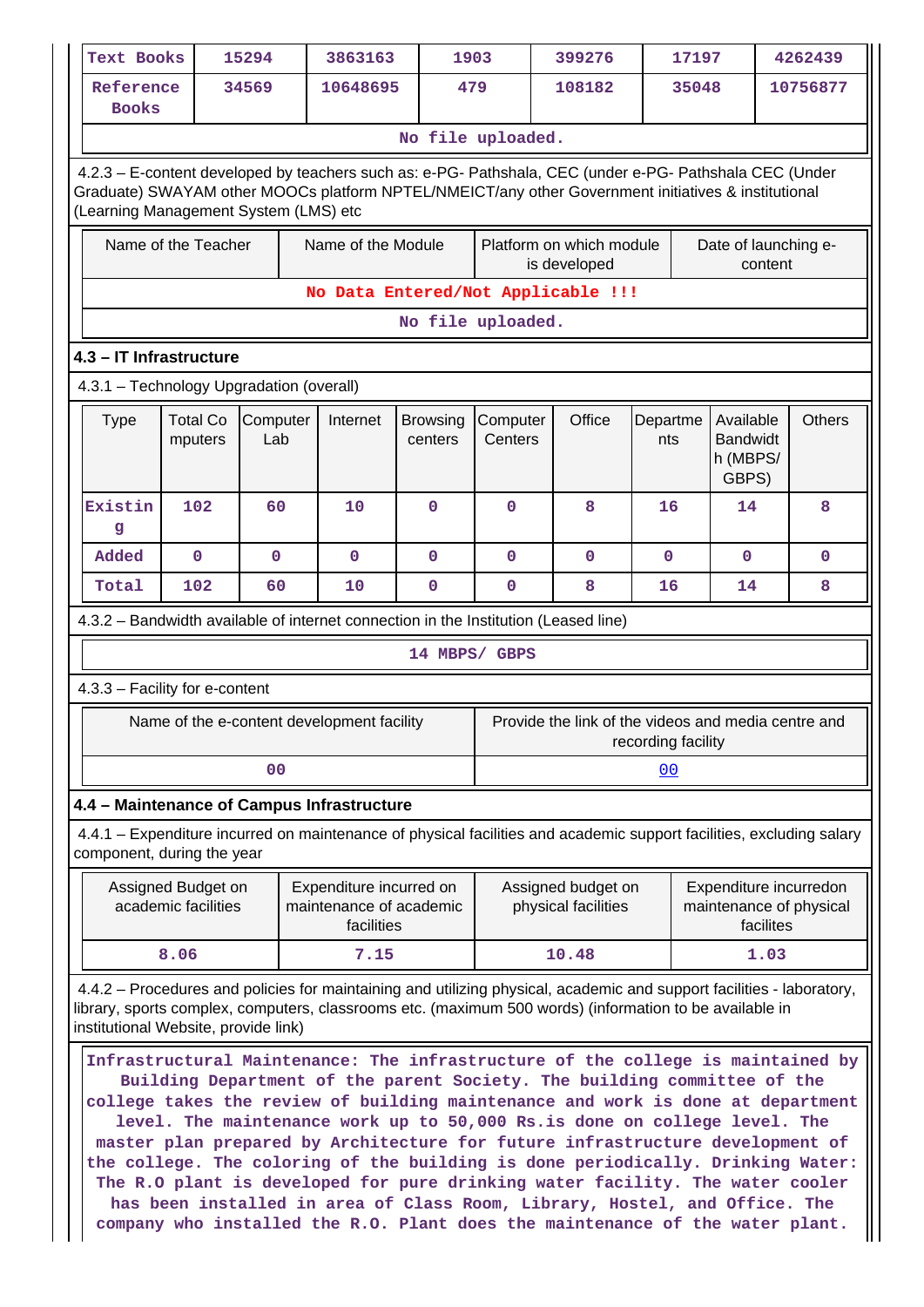**Academic and Support Facilities: Computer Technician maintains the computer center on call on basis. Technical company maintains the Reprography machines on AMC basis. The Air Conditioner, water coolers and Air Cooler are maintained on call on basis by technician. Dot Com Company maintains the website of the college MIS on AMC basis. Insurance of the Physical, Academic and Support Facilities: Insurance of the Physical, Academic and Support Facilities including office, Library and Language Lab are covered under Insurance by New India Insurance company Utilization of Physical, Academic and Support Facilities: The infrastructure of the college is utilized for academic and societal purpose. The Study Center of Y.C.M.O.U conducts their contact session on Sunday. The Cultural and Social Organizations are allowed to organize their event on holiday in College Hall. The Library Support facility is available on Inter Loan Library (ILL) to participating Institutions. The Braille Library is open to all visually challenged students acquiring higher education. The Computer center of the college is utilized for online valuation of examinations conducted by Yashwantrao Chavan Maharashtra Open University Nasik. The playground is utilized for Inter College and Inter University tournaments of the University. Parking: The college has separate parking for Students and Staff. Water Harvesting: Water harvesting system is in the college. Campus Maintenance: There is committee for Campus beatification and maintenance. The tree are planted and maintained by the committee.**

[http://www.shivajicollege.org/pdf/Procedures%20and%20policies%20for%20maintaining%20and%20utilizing%20](http://www.shivajicollege.org/pdf/Procedures%20and%20policies%20for%20maintaining%20and%20utilizing%20physical.pdf) [physical.pdf](http://www.shivajicollege.org/pdf/Procedures%20and%20policies%20for%20maintaining%20and%20utilizing%20physical.pdf)

# **CRITERION V – STUDENT SUPPORT AND PROGRESSION**

## **5.1 – Student Support**

5.1.1 – Scholarships and Financial Support

|                                         | Name/Title of the scheme  | Number of students | Amount in Rupees |  |  |  |  |
|-----------------------------------------|---------------------------|--------------------|------------------|--|--|--|--|
| Financial Support<br>from institution   | Merit Promotion<br>Scheme | 30                 | 15000            |  |  |  |  |
| Financial Support<br>from Other Sources |                           |                    |                  |  |  |  |  |
| a) National                             | G.O.I Scholarship         | 1480               | 10050769         |  |  |  |  |
| b) International                        | 0                         | 0                  | 0                |  |  |  |  |
| View File                               |                           |                    |                  |  |  |  |  |

 5.1.2 – Number of capability enhancement and development schemes such as Soft skill development, Remedial coaching, Language lab, Bridge courses, Yoga, Meditation, Personal Counselling and Mentoring etc.,

| Name of the capability<br>enhancement scheme | Date of implemetation | Number of students<br>enrolled | Agencies involved             |  |  |  |  |  |
|----------------------------------------------|-----------------------|--------------------------------|-------------------------------|--|--|--|--|--|
| Communication Skill<br>in English            | 04/08/2018            | 20                             | Dept.of English               |  |  |  |  |  |
| Yoga                                         | 21/06/2018            | 200                            | Dept.of Physical<br>Education |  |  |  |  |  |
| No file uploaded.                            |                       |                                |                               |  |  |  |  |  |

 5.1.3 – Students benefited by guidance for competitive examinations and career counselling offered by the institution during the year

| Year | Name of the<br>scheme | Number of<br>benefited<br>students for<br>competitive | Number of<br>benefited<br>students by<br>career | Number of<br>students who<br>have passedin<br>the comp. exam | Number of<br>studentsp placed |
|------|-----------------------|-------------------------------------------------------|-------------------------------------------------|--------------------------------------------------------------|-------------------------------|
|      |                       | examination                                           | counseling                                      |                                                              |                               |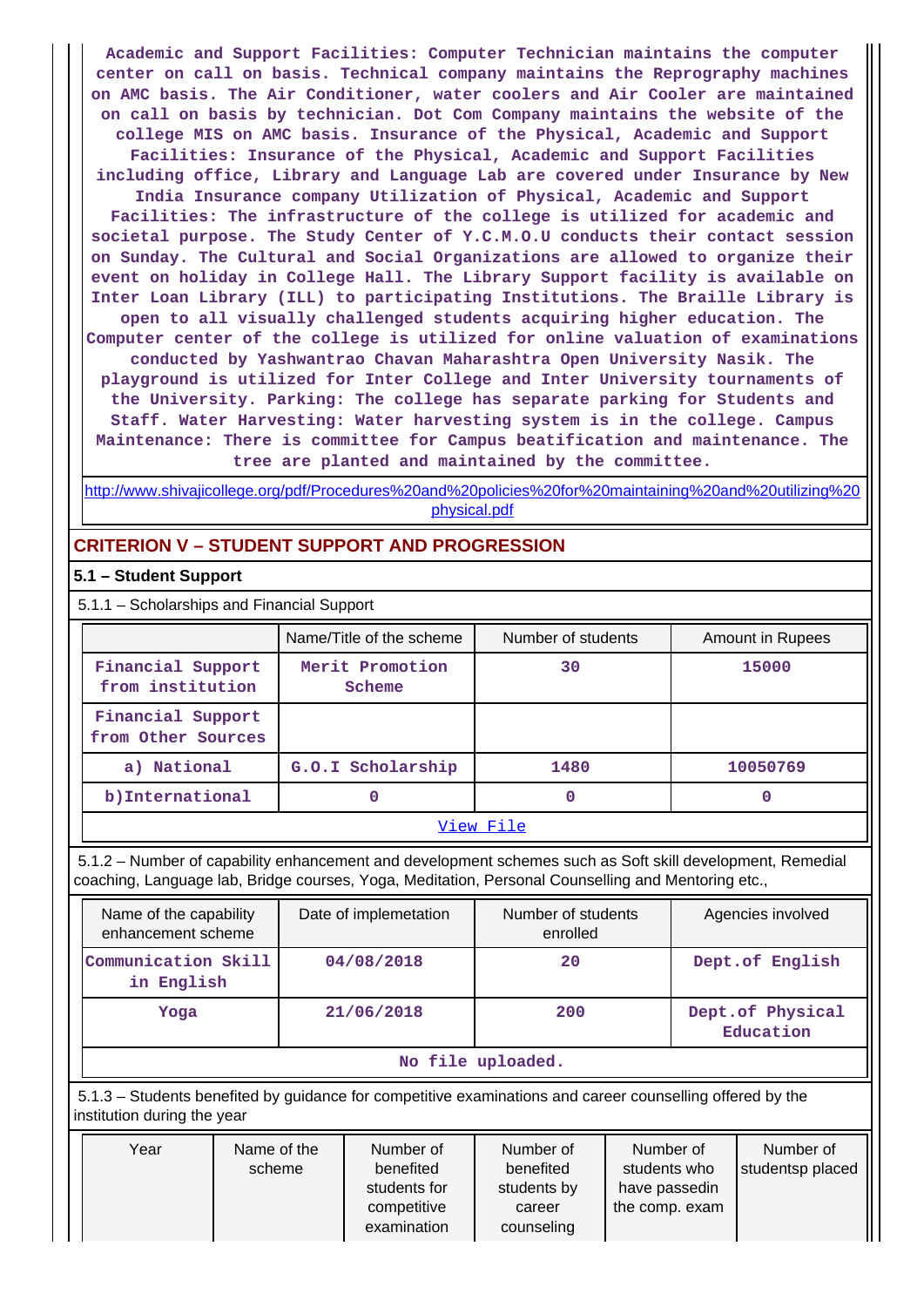|                                                                                                                                                                |                                                             |                                                                               | activities                         |                                                         |                                     |  |  |  |  |  |  |
|----------------------------------------------------------------------------------------------------------------------------------------------------------------|-------------------------------------------------------------|-------------------------------------------------------------------------------|------------------------------------|---------------------------------------------------------|-------------------------------------|--|--|--|--|--|--|
| 2018                                                                                                                                                           | Competitive<br>Examination<br>Career<br>Counselling         | 100                                                                           | 100                                | $\mathbf{0}$                                            | 0                                   |  |  |  |  |  |  |
|                                                                                                                                                                |                                                             |                                                                               | No file uploaded.                  |                                                         |                                     |  |  |  |  |  |  |
| 5.1.4 – Institutional mechanism for transparency, timely redressal of student grievances, Prevention of sexual<br>harassment and ragging cases during the year |                                                             |                                                                               |                                    |                                                         |                                     |  |  |  |  |  |  |
| Total grievances received                                                                                                                                      |                                                             | Number of grievances redressed                                                |                                    | Avg. number of days for grievance<br>redressal          |                                     |  |  |  |  |  |  |
| 0<br>$\mathbf 0$<br>0                                                                                                                                          |                                                             |                                                                               |                                    |                                                         |                                     |  |  |  |  |  |  |
| 5.2 - Student Progression                                                                                                                                      |                                                             |                                                                               |                                    |                                                         |                                     |  |  |  |  |  |  |
| 5.2.1 - Details of campus placement during the year                                                                                                            |                                                             |                                                                               |                                    |                                                         |                                     |  |  |  |  |  |  |
|                                                                                                                                                                | On campus                                                   |                                                                               |                                    | Off campus                                              |                                     |  |  |  |  |  |  |
| Nameof<br>organizations<br>visited                                                                                                                             | Number of<br>students<br>participated                       | Number of<br>stduents placed                                                  | Nameof<br>organizations<br>visited | Number of<br>students<br>participated                   | Number of<br>stduents placed        |  |  |  |  |  |  |
| 0 <sub>0</sub>                                                                                                                                                 | 0                                                           | $\Omega$                                                                      | 0 <sub>0</sub>                     | 0                                                       | $\mathbf 0$                         |  |  |  |  |  |  |
|                                                                                                                                                                |                                                             |                                                                               | No file uploaded.                  |                                                         |                                     |  |  |  |  |  |  |
|                                                                                                                                                                |                                                             | 5.2.2 – Student progression to higher education in percentage during the year |                                    |                                                         |                                     |  |  |  |  |  |  |
| Year                                                                                                                                                           | Number of<br>students<br>enrolling into<br>higher education | Programme<br>graduated from                                                   | Depratment<br>graduated from       | Name of<br>institution joined                           | Name of<br>programme<br>admitted to |  |  |  |  |  |  |
| 2018                                                                                                                                                           | 13                                                          | Shri Shivaji<br>Arts<br>Commerce<br>College<br>Amravati                       | Economics                          | Shri Shivaji<br>Arts<br>Commerce<br>College<br>Amravati | M.A                                 |  |  |  |  |  |  |
| 2018                                                                                                                                                           | 14                                                          | Shri Shivaji<br>Arts<br>Commerce<br>College<br>Amravati                       | Political<br>Science               | Shri Shivaji<br>Arts<br>Commerce<br>College<br>Amravati | M.A                                 |  |  |  |  |  |  |
| 2018                                                                                                                                                           | 12                                                          | Shri Shivaji<br>Arts<br>Commerce<br>College<br>Amravati                       | English                            | Shri Shivaji<br>Arts<br>Commerce<br>College<br>Amravati | M.A                                 |  |  |  |  |  |  |
| 2018                                                                                                                                                           | $7\phantom{.}$                                              | Shri Shivaji<br>Arts<br>Commerce<br>College<br>Amravati                       | Geography                          | Shri Shivaji<br>Arts<br>Commerce<br>College<br>Amravati | M.A                                 |  |  |  |  |  |  |
| 2018                                                                                                                                                           | $\overline{4}$                                              | Shri Shivaji<br>Arts<br>Commerce<br>College<br>Amravati                       | Home<br>Economics                  | Shri Shivaji<br>Arts<br>Commerce<br>College<br>Amravati | M.A                                 |  |  |  |  |  |  |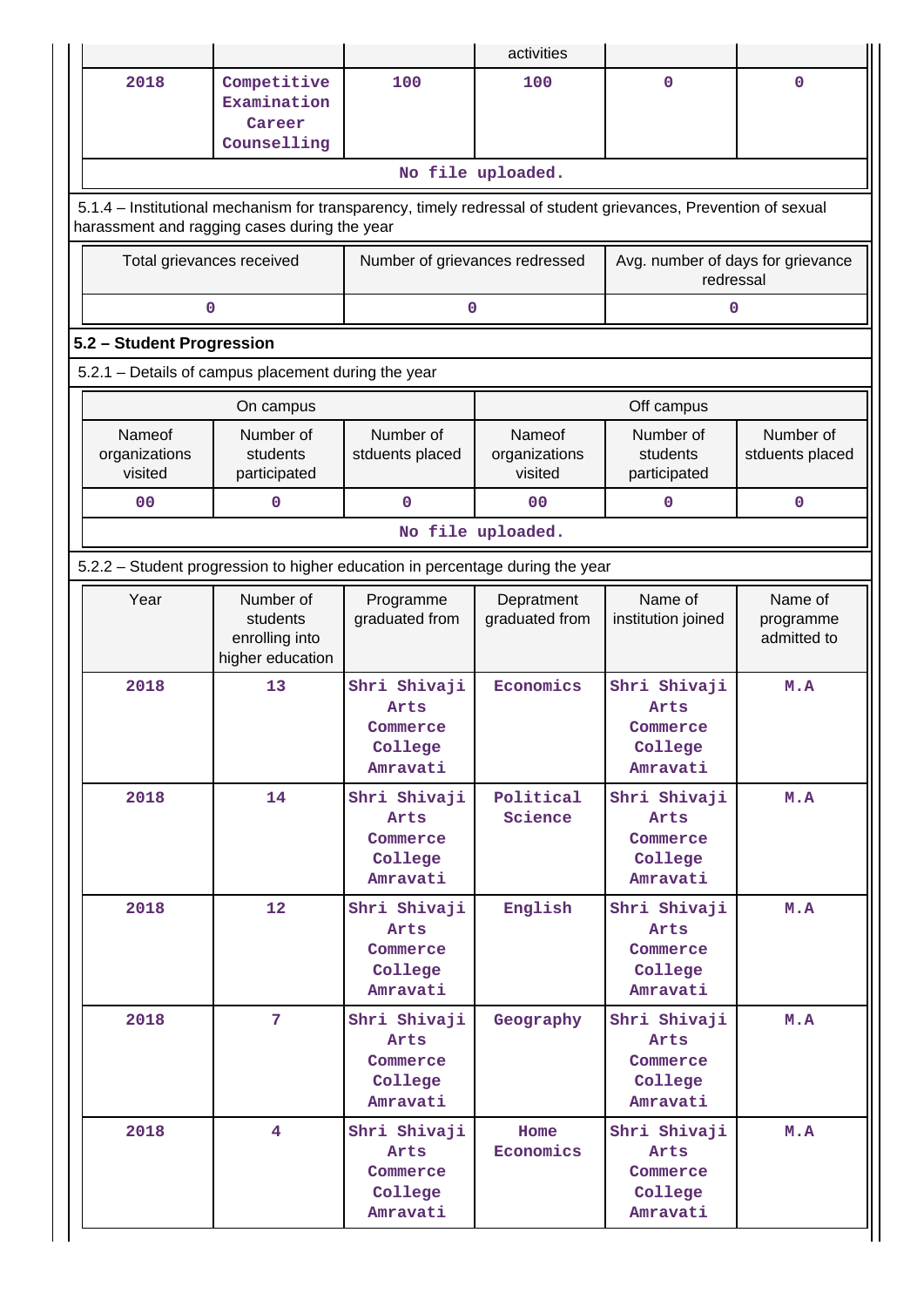|                                                                                                          | No file uploaded.                                                                                                                                                                                                                                       |                                                                                                                                                                                                                                                                                                                                                                                                                     |  |                           |                                          |                        |                                     |    |                        |                                                                                                                    |  |  |
|----------------------------------------------------------------------------------------------------------|---------------------------------------------------------------------------------------------------------------------------------------------------------------------------------------------------------------------------------------------------------|---------------------------------------------------------------------------------------------------------------------------------------------------------------------------------------------------------------------------------------------------------------------------------------------------------------------------------------------------------------------------------------------------------------------|--|---------------------------|------------------------------------------|------------------------|-------------------------------------|----|------------------------|--------------------------------------------------------------------------------------------------------------------|--|--|
|                                                                                                          |                                                                                                                                                                                                                                                         | 5.2.3 - Students qualifying in state/ national/ international level examinations during the year<br>(eg:NET/SET/SLET/GATE/GMAT/CAT/GRE/TOFEL/Civil Services/State Government Services)                                                                                                                                                                                                                              |  |                           |                                          |                        |                                     |    |                        |                                                                                                                    |  |  |
|                                                                                                          | Number of students selected/ qualifying<br><b>Items</b>                                                                                                                                                                                                 |                                                                                                                                                                                                                                                                                                                                                                                                                     |  |                           |                                          |                        |                                     |    |                        |                                                                                                                    |  |  |
|                                                                                                          |                                                                                                                                                                                                                                                         | <b>NET</b>                                                                                                                                                                                                                                                                                                                                                                                                          |  |                           |                                          |                        |                                     |    | $\mathbf{1}$           |                                                                                                                    |  |  |
|                                                                                                          |                                                                                                                                                                                                                                                         | <b>SET</b>                                                                                                                                                                                                                                                                                                                                                                                                          |  |                           |                                          |                        |                                     |    | 1                      |                                                                                                                    |  |  |
|                                                                                                          |                                                                                                                                                                                                                                                         | Any Other                                                                                                                                                                                                                                                                                                                                                                                                           |  |                           |                                          |                        |                                     |    | 0                      |                                                                                                                    |  |  |
|                                                                                                          | No file uploaded.                                                                                                                                                                                                                                       |                                                                                                                                                                                                                                                                                                                                                                                                                     |  |                           |                                          |                        |                                     |    |                        |                                                                                                                    |  |  |
| 5.2.4 - Sports and cultural activities / competitions organised at the institution level during the year |                                                                                                                                                                                                                                                         |                                                                                                                                                                                                                                                                                                                                                                                                                     |  |                           |                                          |                        |                                     |    |                        |                                                                                                                    |  |  |
|                                                                                                          |                                                                                                                                                                                                                                                         | Activity                                                                                                                                                                                                                                                                                                                                                                                                            |  |                           | Level                                    |                        |                                     |    | Number of Participants |                                                                                                                    |  |  |
|                                                                                                          |                                                                                                                                                                                                                                                         | Dr.Babasaheb Ambedkar<br>Abhivadan Pariksha                                                                                                                                                                                                                                                                                                                                                                         |  |                           | <b>State Level</b>                       |                        |                                     |    | 50                     |                                                                                                                    |  |  |
|                                                                                                          |                                                                                                                                                                                                                                                         | Bhartiya Sanskuti<br>Pariksha                                                                                                                                                                                                                                                                                                                                                                                       |  |                           |                                          | College Level          |                                     |    | 30                     |                                                                                                                    |  |  |
|                                                                                                          | Gandhi Vichar Sanskar<br>Examination                                                                                                                                                                                                                    |                                                                                                                                                                                                                                                                                                                                                                                                                     |  |                           | College Level                            |                        |                                     | 30 |                        |                                                                                                                    |  |  |
|                                                                                                          |                                                                                                                                                                                                                                                         | Elocution                                                                                                                                                                                                                                                                                                                                                                                                           |  |                           |                                          | College Level          |                                     |    | 25                     |                                                                                                                    |  |  |
|                                                                                                          |                                                                                                                                                                                                                                                         | Bhav Geet Spardha                                                                                                                                                                                                                                                                                                                                                                                                   |  |                           |                                          | Inter Collegiate Level |                                     | 10 |                        |                                                                                                                    |  |  |
|                                                                                                          |                                                                                                                                                                                                                                                         | Dr.Jwalaprasad Debate<br>Competation                                                                                                                                                                                                                                                                                                                                                                                |  | University Level          |                                          |                        | 30                                  |    |                        |                                                                                                                    |  |  |
|                                                                                                          |                                                                                                                                                                                                                                                         |                                                                                                                                                                                                                                                                                                                                                                                                                     |  |                           |                                          | No file uploaded.      |                                     |    |                        |                                                                                                                    |  |  |
|                                                                                                          |                                                                                                                                                                                                                                                         | 5.3 - Student Participation and Activities<br>5.3.1 – Number of awards/medals for outstanding performance in sports/cultural activities at national/international<br>level (award for a team event should be counted as one)                                                                                                                                                                                        |  |                           |                                          |                        |                                     |    |                        |                                                                                                                    |  |  |
|                                                                                                          | Year                                                                                                                                                                                                                                                    | Name of the<br>award/medal                                                                                                                                                                                                                                                                                                                                                                                          |  | National/<br>Internaional | Number of<br>awards for<br><b>Sports</b> |                        | Number of<br>awards for<br>Cultural |    | Student ID<br>number   | Name of the<br>student                                                                                             |  |  |
|                                                                                                          | 2018                                                                                                                                                                                                                                                    | Archery/Go<br>1d Medal                                                                                                                                                                                                                                                                                                                                                                                              |  | National                  | 1                                        |                        | 0                                   |    | AR1                    | Gaurav<br>Chandane                                                                                                 |  |  |
|                                                                                                          |                                                                                                                                                                                                                                                         |                                                                                                                                                                                                                                                                                                                                                                                                                     |  |                           |                                          | No file uploaded.      |                                     |    |                        |                                                                                                                    |  |  |
|                                                                                                          |                                                                                                                                                                                                                                                         | the institution (maximum 500 words)                                                                                                                                                                                                                                                                                                                                                                                 |  |                           |                                          |                        |                                     |    |                        | 5.3.2 - Activity of Student Council & representation of students on academic & administrative bodies/committees of |  |  |
|                                                                                                          | Students Council was formed and students' representatives were nominated on<br>academic and administrative bodies. General Secretary of student Council was<br>nominated on College Development Council of the College for 2018-19 academic<br>sessions |                                                                                                                                                                                                                                                                                                                                                                                                                     |  |                           |                                          |                        |                                     |    |                        |                                                                                                                    |  |  |
|                                                                                                          | 5.4 - Alumni Engagement                                                                                                                                                                                                                                 |                                                                                                                                                                                                                                                                                                                                                                                                                     |  |                           |                                          |                        |                                     |    |                        |                                                                                                                    |  |  |
|                                                                                                          |                                                                                                                                                                                                                                                         | 5.4.1 - Whether the institution has registered Alumni Association?                                                                                                                                                                                                                                                                                                                                                  |  |                           |                                          |                        |                                     |    |                        |                                                                                                                    |  |  |
|                                                                                                          | Yes                                                                                                                                                                                                                                                     |                                                                                                                                                                                                                                                                                                                                                                                                                     |  |                           |                                          |                        |                                     |    |                        |                                                                                                                    |  |  |
|                                                                                                          |                                                                                                                                                                                                                                                         | Alumni Association was registered under Maharashtra State Registration Act 1860<br>on 1st October 2009 .The Alumni has following objectives. To extend support and<br>guide to existing students of the College. To involve in college activities and<br>development programs. To share their experience to the students for career<br>opportunities. To contribute for merit promotions by offering prize to merit |  |                           |                                          |                        |                                     |    |                        |                                                                                                                    |  |  |

 $\mathbf{1}$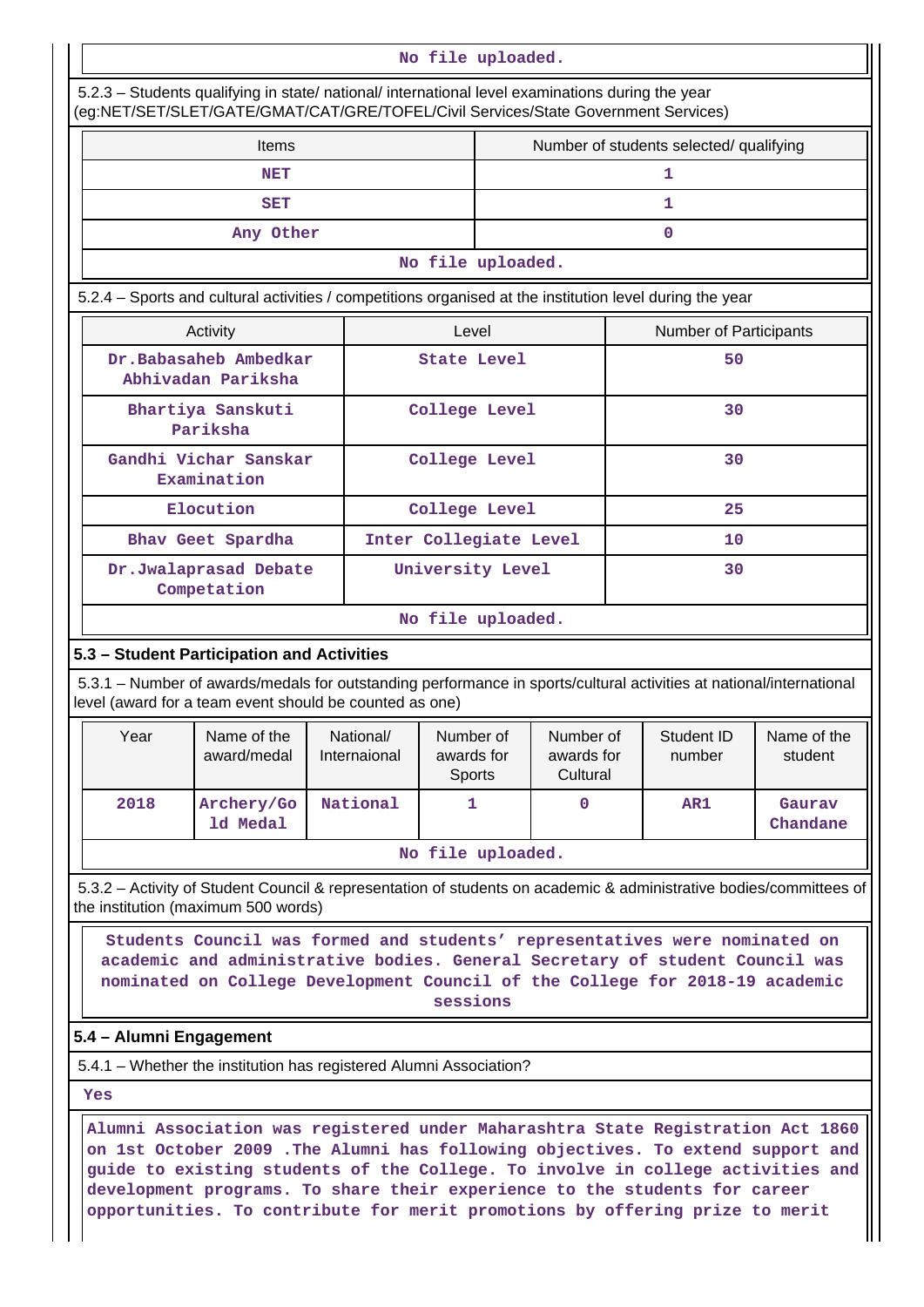**students. To suggest for overall development of college.**

5.4.2 – No. of enrolled Alumni:

**150**

5.4.3 – Alumni contribution during the year (in Rupees) :

**0**

5.4.4 – Meetings/activities organized by Alumni Association :

**Annual Meeting of Alumni**

## **CRITERION VI – GOVERNANCE, LEADERSHIP AND MANAGEMENT**

#### **6.1 – Institutional Vision and Leadership**

 6.1.1 – Mention two practices of decentralization and participative management during the last year (maximum 500 words)

 **A. The Staff Council of the college formed the committee for decentralisation of work. The following committee is working for assign task. 1.Academic Committee 2.Examination Committee 3.ICT Committee 4.Library Committee 5.UGC/RUSA Committee 6.Admission Committee 7.Time Table Committee 8.Prospectus Committee 9.Anti Ragging Committee 10.Youth Festival Committee 11.Hostel Committee 12.Green Campus Committee B. The College Development Council was formed with participation of all stakeholders of the Institute. The composition of College Development Council is as under. 1.Shri Harshvardhan Deshmukh: President 2.Shri.Nareshchandra Panjabrao Thakare: Member, Representative of Management 3.Shri.Dilipbabu Bhagwantrao Ingole: Member, Representative of Management 4.Shri Subhash Bansod : Member Representative of Industry 5.Shri.Keshavarao Gawande : Member 6. Shri. Keshavrao Metkar: Member 7.Dr.Smita R.Deshmukh :Secretary ,Principal 8. Dr.Kishor Sable : Representative ,Teachers 9.Dr.Nitin Changole : Representative ,Teachers 10.Dr.Sujata Sabane : Representative ,Teachers 11.Dr.E.J.Helge: Representative ,Teachers 12.Dr.Mahendra Mete : Coordinator IQAC 13.Shri Dhananjay Salanke : Representative ,Administrative Staff 14.Shri Satyam Kirkkate : Representative ,Students**

6.1.2 – Does the institution have a Management Information System (MIS)?

#### **Partial**

#### **6.2 – Strategy Development and Deployment**

6.2.1 – Quality improvement strategies adopted by the institution for each of the following (with in 100 words each):

| <b>Strategy Type</b>                 | <b>Details</b>                                                                                                                                                                                                                                                                                                                                                                                                                 |
|--------------------------------------|--------------------------------------------------------------------------------------------------------------------------------------------------------------------------------------------------------------------------------------------------------------------------------------------------------------------------------------------------------------------------------------------------------------------------------|
| Admission of Students                | Admission of Students on Merit basis<br>and as per rules of University and<br>Government of Maharashtra.                                                                                                                                                                                                                                                                                                                       |
| Industry Interaction / Collaboration | Department of Commerce and Mass<br>Communication are associated with<br>Industry. Department of Commerce<br>visited MIDC for Industrial Tour.<br>Department of Mass Communication has<br>Memorandum of Understanding with 5<br>Media and Newspaper House for<br>Internship, Placement and technical<br>assistance. Department of Geography<br>provides GIS consultancy to Department<br>of Watershed Management for Topo sheet |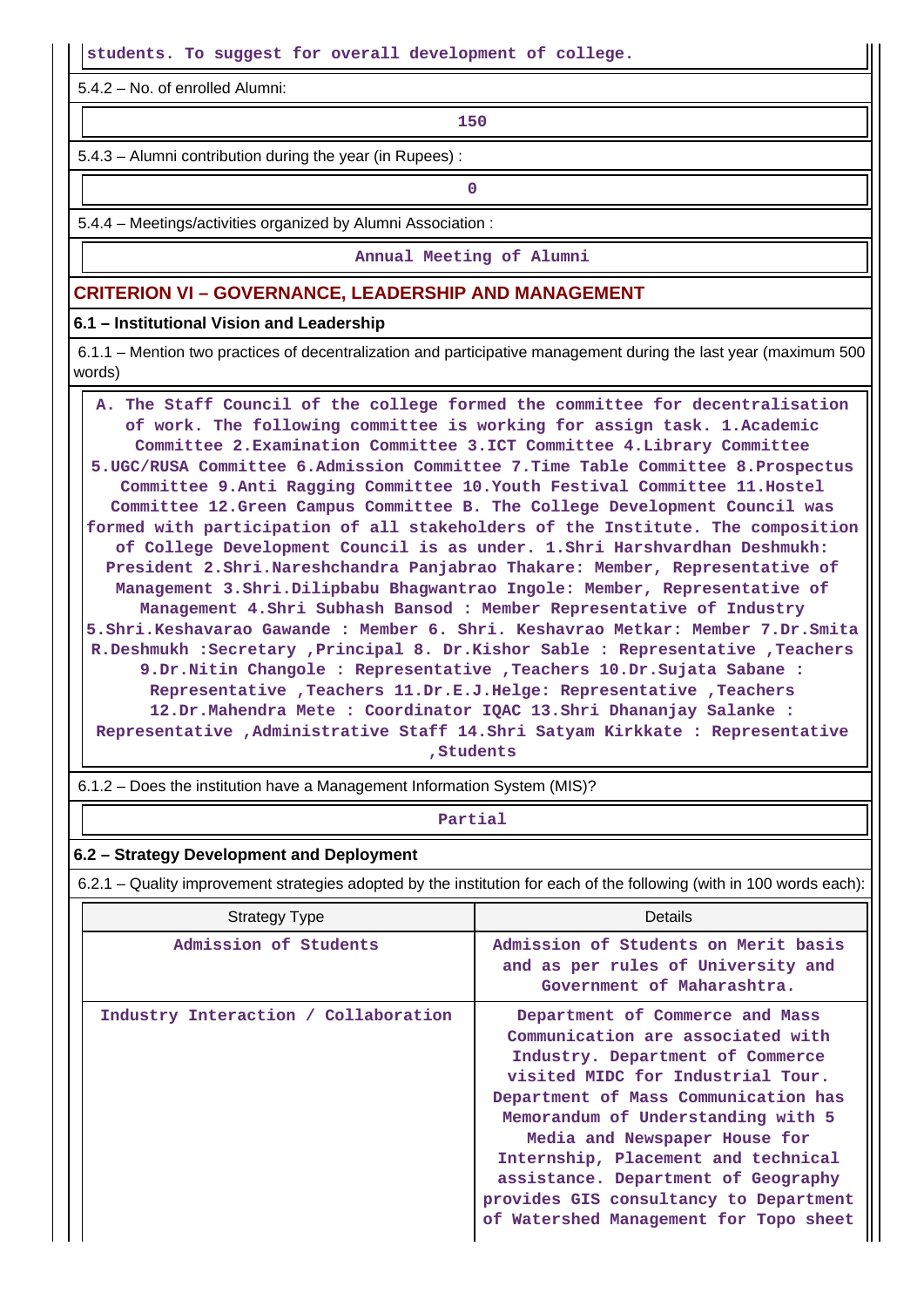|                                                               | Counter Mapping for 0.5 meter.                                                                                                                                                                                                                                                                                                                                                                                                                                                                                                                                                                                                                                                                                                                                        |  |  |  |
|---------------------------------------------------------------|-----------------------------------------------------------------------------------------------------------------------------------------------------------------------------------------------------------------------------------------------------------------------------------------------------------------------------------------------------------------------------------------------------------------------------------------------------------------------------------------------------------------------------------------------------------------------------------------------------------------------------------------------------------------------------------------------------------------------------------------------------------------------|--|--|--|
| Human Resource Management                                     | Regular workshop for Academic and<br>Administrative staff to upgrade the<br>skills and technology. Recreation,<br>sports and Yoga activities for Staff.<br>The faculty members encouraged to<br>attend short term, orientation and<br>refresher course.                                                                                                                                                                                                                                                                                                                                                                                                                                                                                                               |  |  |  |
| Library, ICT and Physical<br>Infrastructure / Instrumentation | Library has computerised all its work<br>using SOUL2.0 Software, uses barcode<br>technology for automation transaction<br>of books and developed Mobile OPAC<br>(Online Public Access Catalogue) .Also<br>Website of Library is developed<br>maintained by Library. Library has<br>subscribed N-LIST consortia of<br>INFLIBNET having access to 10 lakh e-<br>books and 6,000 e-Journals. College has<br>Compute Center having 50 Computers and<br>Optical Fibre connectivity of 14 MBPS.<br>The college has "Free Open Source<br>Software Center to promote FOSS. The<br>College developed "Language Lab" for<br>promotion of communication skill in<br>English. The College has well<br>established Audio-Video Lab which is<br>useful for Audio Video Productions. |  |  |  |
| Research and Development                                      | The College received permission to<br>start Research Center in 9 Subjects<br>namely Marathi, English, History, Home<br>Economics, Economics, Sociology,<br>Political Science, Commerce and Library<br>Information Science. The College<br>Library has developed comprehensive<br>collection of books journals for<br>research and has access to e-resources<br>through N-LIST consortia. The research<br>advisory Committee(RAC) established to<br>monitor research development process.                                                                                                                                                                                                                                                                              |  |  |  |
| Examination and Evaluation                                    | The college conducted semester<br>examination as per revised decision of<br>University in which University provides<br>online examination papers. Also college<br>has done the evaluation at college<br>level and results are declared<br>immediately.                                                                                                                                                                                                                                                                                                                                                                                                                                                                                                                |  |  |  |
| Teaching and Learning                                         | The teaching and Learning process in<br>the college is ICT based and teacher<br>uses modern techniques in teaching<br>using various e-resources and e-<br>learning platform. The N-LIST consortia<br>of INFLIBNET have been used widely for<br>e-books and e-journals, which are<br>useful for teaching learning process.<br>Teacher for research program uses<br>Google Classroom effectively for                                                                                                                                                                                                                                                                                                                                                                    |  |  |  |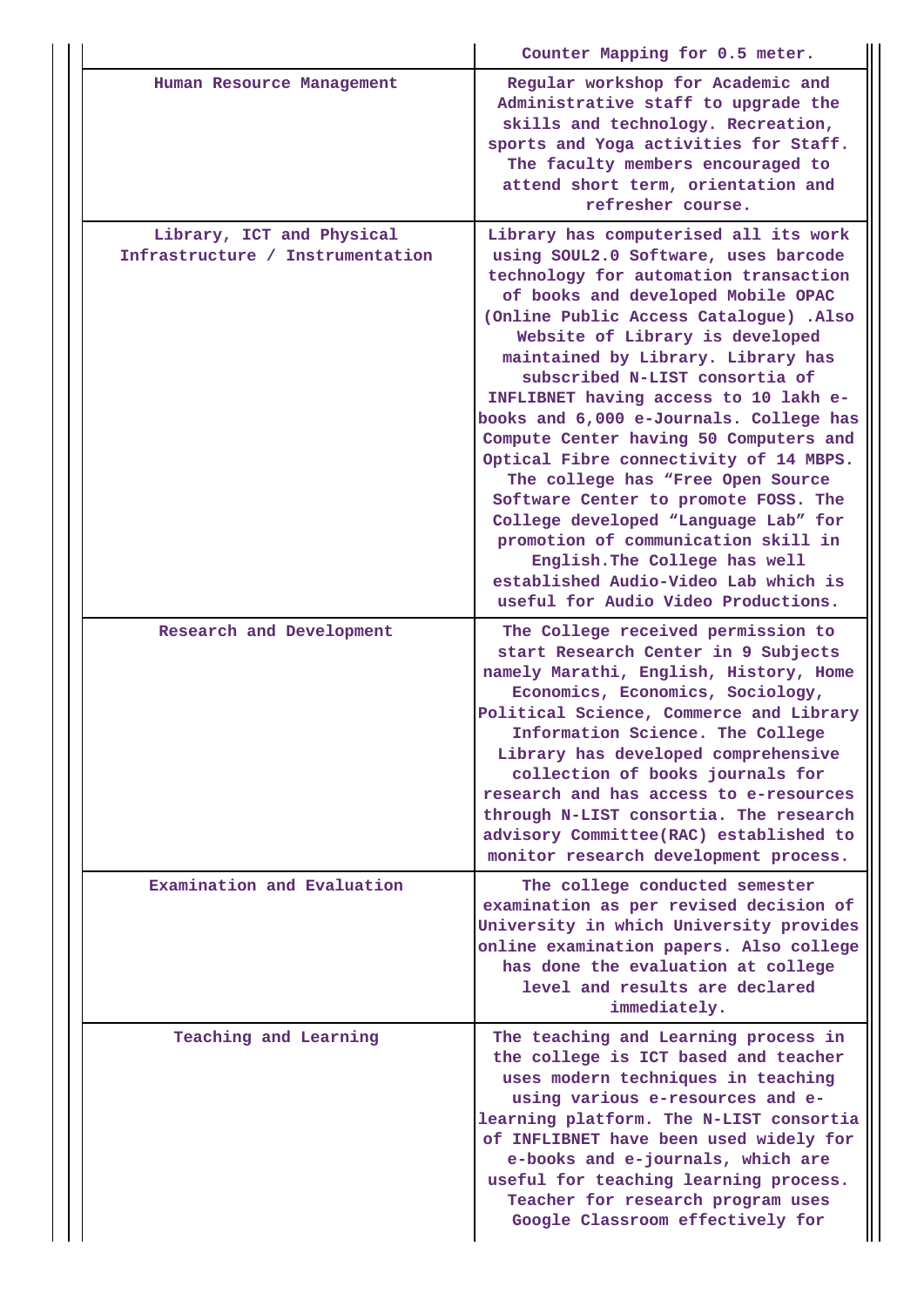|                        | teaching and evaluation.                                                                                                                                                                                                                                                                                                                                                                                                                             |
|------------------------|------------------------------------------------------------------------------------------------------------------------------------------------------------------------------------------------------------------------------------------------------------------------------------------------------------------------------------------------------------------------------------------------------------------------------------------------------|
| Curriculum Development | The faculty members are elected<br>/nominated on Board of Studies of Sant<br>Gadgebaba Amravati University, which<br>plays an important role in curriculum<br>development and design. Dr. Archana<br>Bobade is working on Board of Study of<br>English, Dr. Varsha Chikhale is on BOS of<br>Marathi, Dr. Nitin Changole on BOS of<br>History, Dr.Y.C.Mendhe is working on<br>BOS of Hindi and Dr.Kishor Sable is on<br>BOS of Economics. Dr.Zare and |
|                        | Dr.Helge, Dr.Manoj Jagtap is working on<br>Board of Studies of Commerce.                                                                                                                                                                                                                                                                                                                                                                             |

| 6.2.2 – Implementation of e-governance in areas of operations: |                                                                                                                                                                                                                                                                                                                                                                                                                                                                                                                                                                                                                                                  |
|----------------------------------------------------------------|--------------------------------------------------------------------------------------------------------------------------------------------------------------------------------------------------------------------------------------------------------------------------------------------------------------------------------------------------------------------------------------------------------------------------------------------------------------------------------------------------------------------------------------------------------------------------------------------------------------------------------------------------|
| E-governace area                                               | <b>Details</b>                                                                                                                                                                                                                                                                                                                                                                                                                                                                                                                                                                                                                                   |
| Planning and Development                                       | The Campus ERP software is used for<br>Planning and Development. The<br>information support for planning and<br>development is done by software.                                                                                                                                                                                                                                                                                                                                                                                                                                                                                                 |
| Administration                                                 | The Campus ERP software is used for<br>Administration of the<br>college.Finance, Admission, Examination<br>modules are used.                                                                                                                                                                                                                                                                                                                                                                                                                                                                                                                     |
| Finance and Accounts                                           | The Accounts module in the software is<br>used for Finance and account<br>work. Accounts - With the help of this<br>application, we made the entries of the<br>daily receipts and payments and the<br>following output reports is generated<br>through this module : (1) Receipt and<br>Payment statement, (2) Ledger Book and<br>(3) Cash Book. In addition to above,<br>the HTE Sevaarth a web based Integrated<br>System of Payroll for Grant in Aid<br>salary of the Teaching and NonTeaching<br>Staff is in operation. It provides the<br>pay bill generation, electronic<br>submission of the pay bill and e-pay<br>slips, etc facilities. |
| Student Admission and Support                                  | In campus ERP software, Admission module<br>provides the report containing the<br>category wise, course wise students<br>admitted and the vacant seats<br>available. 3) T.C. - It provides the<br>transfer certificate of the students<br>admitted. 4) Enrollment Report - The<br>module provide the enrollment report of<br>the student admitted.                                                                                                                                                                                                                                                                                               |
| Examination                                                    | Campus ERP software provides<br>Examination Report - It provides the<br>report of the student applied for the<br>university examination.                                                                                                                                                                                                                                                                                                                                                                                                                                                                                                         |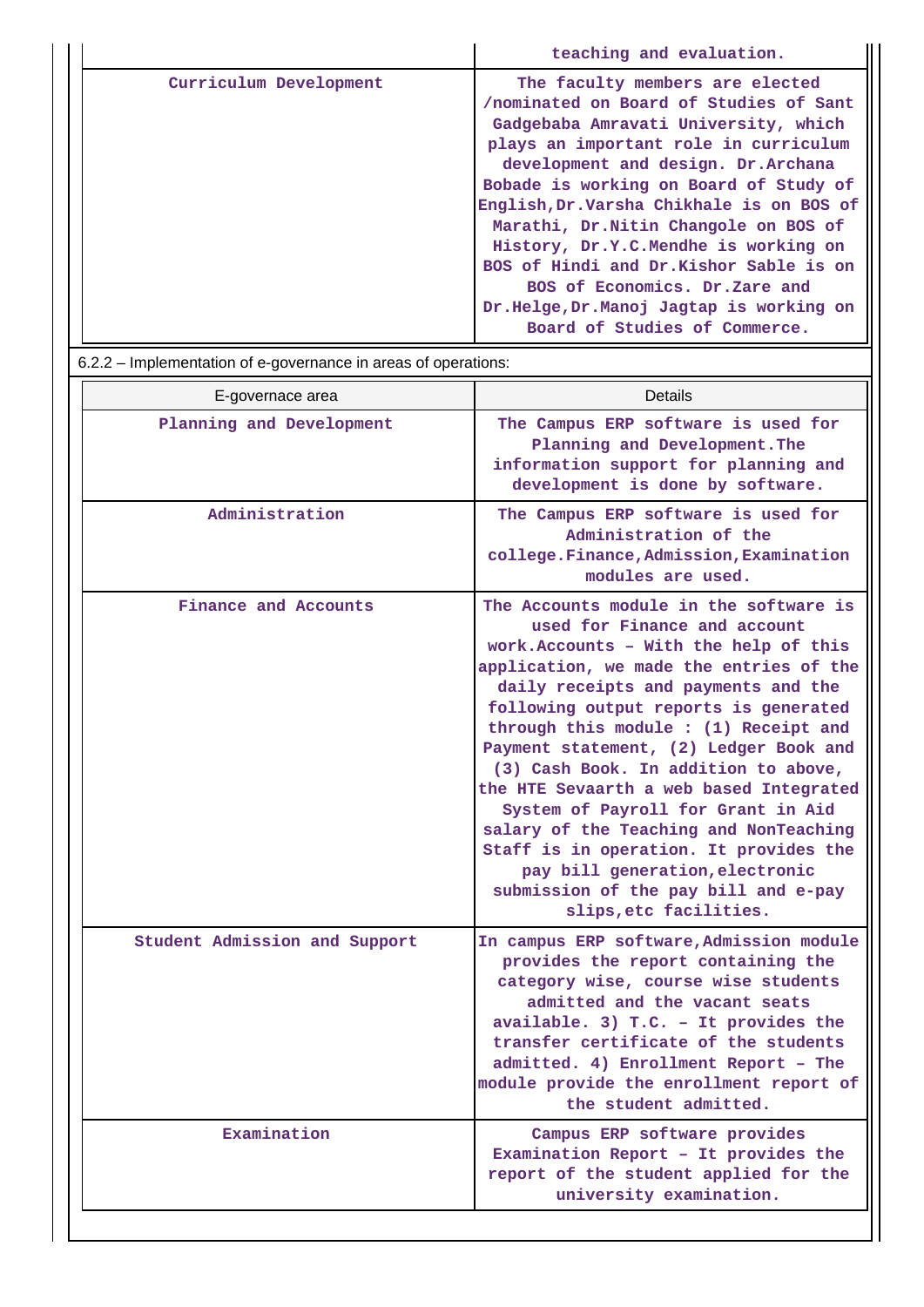| 6.3 - Faculty Empowerment Strategies                                                                                                                                                                                                        |                 |                                                                                                   |                         |                                                                                     |                                                                                                              |                                                                             |         |                                                  |             |                                                      |                 |                  |
|---------------------------------------------------------------------------------------------------------------------------------------------------------------------------------------------------------------------------------------------|-----------------|---------------------------------------------------------------------------------------------------|-------------------------|-------------------------------------------------------------------------------------|--------------------------------------------------------------------------------------------------------------|-----------------------------------------------------------------------------|---------|--------------------------------------------------|-------------|------------------------------------------------------|-----------------|------------------|
| 6.3.1 – Teachers provided with financial support to attend conferences / workshops and towards membership fee<br>of professional bodies during the year                                                                                     |                 |                                                                                                   |                         |                                                                                     |                                                                                                              |                                                                             |         |                                                  |             |                                                      |                 |                  |
| Year                                                                                                                                                                                                                                        | Name of Teacher |                                                                                                   |                         | Name of conference/<br>workshop attended<br>for which financial<br>support provided |                                                                                                              | Name of the<br>professional body for<br>which membership<br>fee is provided |         | Amount of support                                |             |                                                      |                 |                  |
| 2019                                                                                                                                                                                                                                        |                 |                                                                                                   | 0                       |                                                                                     | 0                                                                                                            |                                                                             |         |                                                  | 0           |                                                      |                 | 0                |
| 2018                                                                                                                                                                                                                                        |                 |                                                                                                   | $\mathbf 0$             |                                                                                     | $\mathbf{O}$                                                                                                 |                                                                             |         |                                                  | $\mathbf 0$ |                                                      |                 | 0                |
|                                                                                                                                                                                                                                             |                 |                                                                                                   |                         |                                                                                     | No file uploaded.                                                                                            |                                                                             |         |                                                  |             |                                                      |                 |                  |
| 6.3.2 - Number of professional development / administrative training programmes organized by the College for<br>teaching and non teaching staff during the year                                                                             |                 |                                                                                                   |                         |                                                                                     |                                                                                                              |                                                                             |         |                                                  |             |                                                      |                 |                  |
| Year<br>Title of the<br>professional<br>development<br>programme<br>organised for<br>teaching staff                                                                                                                                         |                 | Title of the<br>administrative<br>training<br>programme<br>organised for<br>non-teaching<br>staff | From date               |                                                                                     |                                                                                                              | To Date                                                                     |         | Number of<br>participants<br>(Teaching<br>staff) |             | Number of<br>participants<br>(non-teaching<br>staff) |                 |                  |
|                                                                                                                                                                                                                                             |                 |                                                                                                   |                         |                                                                                     | No Data Entered/Not Applicable !!!                                                                           |                                                                             |         |                                                  |             |                                                      |                 |                  |
|                                                                                                                                                                                                                                             |                 |                                                                                                   |                         |                                                                                     | No file uploaded.                                                                                            |                                                                             |         |                                                  |             |                                                      |                 |                  |
| 6.3.3 - No. of teachers attending professional development programmes, viz., Orientation Programme, Refresher<br>Course, Short Term Course, Faculty Development Programmes during the year                                                  |                 |                                                                                                   |                         |                                                                                     |                                                                                                              |                                                                             |         |                                                  |             |                                                      |                 |                  |
| Title of the<br>professional<br>development<br>programme                                                                                                                                                                                    |                 | Number of teachers                                                                                | who attended            |                                                                                     | From Date                                                                                                    |                                                                             | To date |                                                  |             |                                                      | Duration        |                  |
| Short term<br>Course                                                                                                                                                                                                                        |                 |                                                                                                   | $\overline{\mathbf{2}}$ |                                                                                     | 19/08/2018                                                                                                   |                                                                             |         | 24/12/2019<br>6                                  |             |                                                      |                 |                  |
|                                                                                                                                                                                                                                             |                 |                                                                                                   |                         |                                                                                     | No file uploaded.                                                                                            |                                                                             |         |                                                  |             |                                                      |                 |                  |
| 6.3.4 - Faculty and Staff recruitment (no. for permanent recruitment):                                                                                                                                                                      |                 |                                                                                                   |                         |                                                                                     |                                                                                                              |                                                                             |         |                                                  |             |                                                      |                 |                  |
|                                                                                                                                                                                                                                             |                 | Teaching                                                                                          |                         |                                                                                     |                                                                                                              |                                                                             |         |                                                  |             | Non-teaching                                         |                 |                  |
| Permanent                                                                                                                                                                                                                                   |                 |                                                                                                   |                         | <b>Full Time</b>                                                                    |                                                                                                              |                                                                             |         | Permanent                                        |             |                                                      |                 | <b>Full Time</b> |
| 28                                                                                                                                                                                                                                          |                 |                                                                                                   |                         | 34                                                                                  |                                                                                                              |                                                                             |         | 22                                               |             |                                                      |                 | 22               |
| $6.3.5$ – Welfare schemes for                                                                                                                                                                                                               |                 |                                                                                                   |                         |                                                                                     |                                                                                                              |                                                                             |         |                                                  |             |                                                      |                 |                  |
|                                                                                                                                                                                                                                             | Teaching        |                                                                                                   |                         |                                                                                     | Non-teaching                                                                                                 |                                                                             |         |                                                  |             |                                                      | <b>Students</b> |                  |
| Employees Credit Co-<br>operative Society                                                                                                                                                                                                   |                 |                                                                                                   |                         | Employees Credit Co-<br>operative Society                                           |                                                                                                              |                                                                             |         | Insurance of<br>Students/StudentsWelfare<br>Fund |             |                                                      |                 |                  |
| 6.4 - Financial Management and Resource Mobilization                                                                                                                                                                                        |                 |                                                                                                   |                         |                                                                                     |                                                                                                              |                                                                             |         |                                                  |             |                                                      |                 |                  |
| 6.4.1 – Institution conducts internal and external financial audits regularly (with in 100 words each)                                                                                                                                      |                 |                                                                                                   |                         |                                                                                     |                                                                                                              |                                                                             |         |                                                  |             |                                                      |                 |                  |
| Institute conducts internal financial audit through the registered Charter<br>annually, The external financial audit is carried out by the Auditor of Higher<br>Education, Government of Maharashtra regularly, Besides these CAG financial |                 |                                                                                                   |                         |                                                                                     | Accounts annually, Also the parent Society conducts the financial audits<br>audits are undertaken regularly. |                                                                             |         |                                                  |             |                                                      |                 |                  |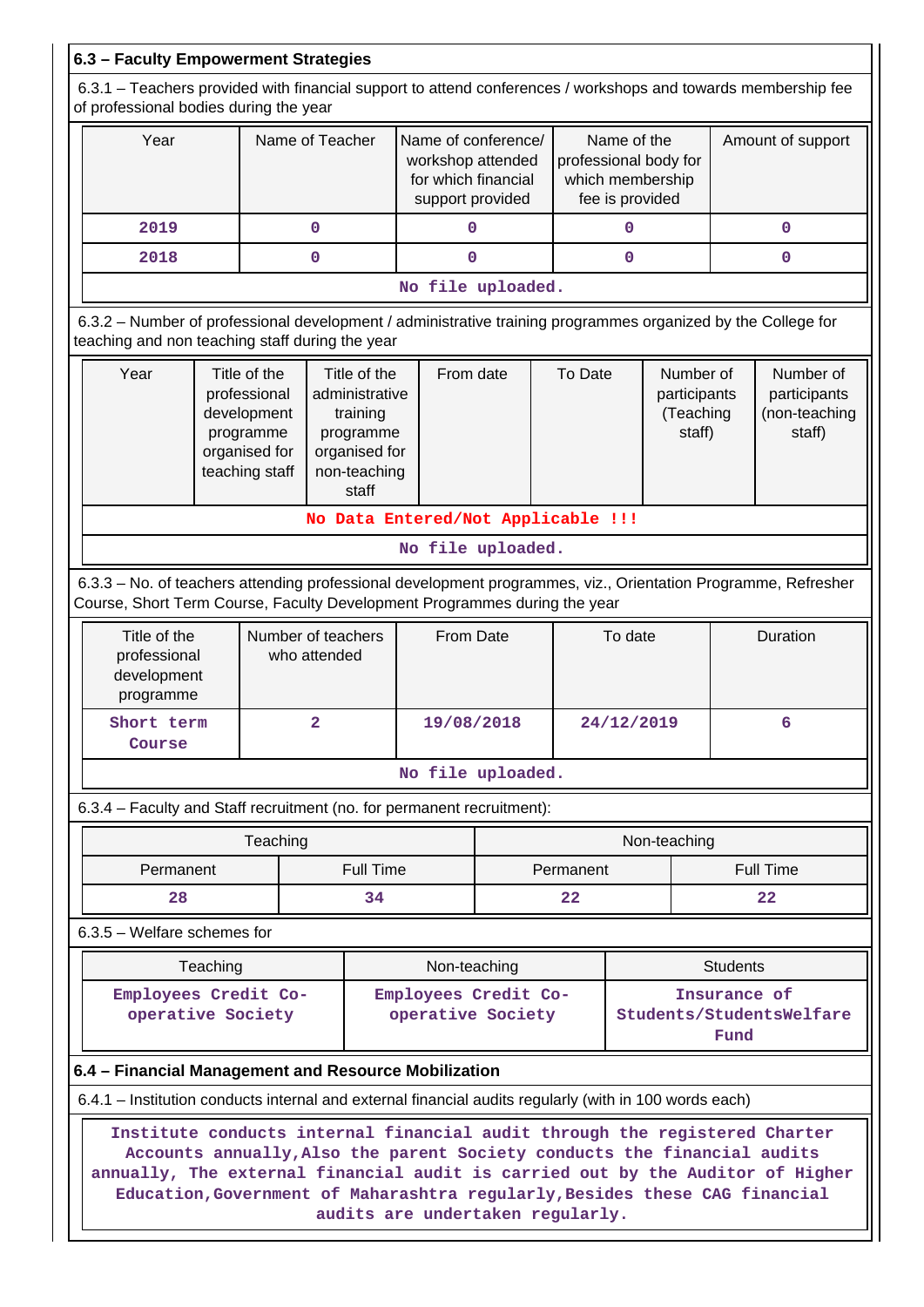| 6.4.2 - Funds / Grants received from management, non-government bodies, individuals, philanthropies during the<br>year(not covered in Criterion III)            |                                                                                                                                                        |          |                            |                                    |    |                |                           |  |  |  |
|-----------------------------------------------------------------------------------------------------------------------------------------------------------------|--------------------------------------------------------------------------------------------------------------------------------------------------------|----------|----------------------------|------------------------------------|----|----------------|---------------------------|--|--|--|
| Name of the non government<br>funding agencies /individuals                                                                                                     |                                                                                                                                                        |          |                            | Funds/ Grnats received in Rs.      |    |                | Purpose                   |  |  |  |
| 00                                                                                                                                                              |                                                                                                                                                        |          | $\mathbf 0$                |                                    |    | 0 <sup>0</sup> |                           |  |  |  |
|                                                                                                                                                                 |                                                                                                                                                        |          |                            | No file uploaded.                  |    |                |                           |  |  |  |
| 6.4.3 - Total corpus fund generated                                                                                                                             |                                                                                                                                                        |          |                            |                                    |    |                |                           |  |  |  |
|                                                                                                                                                                 |                                                                                                                                                        |          | 5660                       |                                    |    |                |                           |  |  |  |
| 6.5 - Internal Quality Assurance System                                                                                                                         |                                                                                                                                                        |          |                            |                                    |    |                |                           |  |  |  |
| 6.5.1 - Whether Academic and Administrative Audit (AAA) has been done?                                                                                          |                                                                                                                                                        |          |                            |                                    |    |                |                           |  |  |  |
| <b>Audit Type</b>                                                                                                                                               |                                                                                                                                                        | External |                            |                                    |    | Internal       |                           |  |  |  |
|                                                                                                                                                                 | Yes/No                                                                                                                                                 |          | Agency                     |                                    |    | Yes/No         | Authority                 |  |  |  |
| Academic                                                                                                                                                        | <b>No</b>                                                                                                                                              |          |                            |                                    |    | Yes            | <b>IQAC</b>               |  |  |  |
| Administrative                                                                                                                                                  | <b>No</b>                                                                                                                                              |          |                            |                                    |    | Yes            | <b>IQAC</b>               |  |  |  |
| 6.5.2 – Activities and support from the Parent – Teacher Association (at least three)                                                                           |                                                                                                                                                        |          |                            |                                    |    |                |                           |  |  |  |
|                                                                                                                                                                 | Annual Meeting of Parent-Teacher Association                                                                                                           |          |                            |                                    |    |                |                           |  |  |  |
| 6.5.3 – Development programmes for support staff (at least three)                                                                                               |                                                                                                                                                        |          |                            |                                    |    |                |                           |  |  |  |
|                                                                                                                                                                 | 1. Workshop on Application of office Automation software 2. Yoga camp for<br>supporting Staff 3. Financial Management and Accounting workshop          |          |                            |                                    |    |                |                           |  |  |  |
| 6.5.4 – Post Accreditation initiative(s) (mention at least three)                                                                                               |                                                                                                                                                        |          |                            |                                    |    |                |                           |  |  |  |
| Information Science by Sant Gadgebaba Amravati University. 2. Development of<br>Braille Library for visually disabled students. 3. Proposal to start PG Courses | 1. Recognition of PhD Research Centres in English, Marathi, Economics, Home<br>Economics, History, Sociology, Political Science , Commerce and Library |          |                            | in History, Sociology and Marathi. |    |                |                           |  |  |  |
| 6.5.5 - Internal Quality Assurance System Details                                                                                                               |                                                                                                                                                        |          |                            |                                    |    |                |                           |  |  |  |
|                                                                                                                                                                 | a) Submission of Data for AISHE portal                                                                                                                 |          |                            |                                    |    | Yes            |                           |  |  |  |
|                                                                                                                                                                 | b) Participation in NIRF                                                                                                                               |          |                            |                                    | No |                |                           |  |  |  |
|                                                                                                                                                                 | c)ISO certification                                                                                                                                    |          |                            |                                    |    | No             |                           |  |  |  |
|                                                                                                                                                                 | d)NBA or any other quality audit                                                                                                                       |          |                            |                                    |    | <b>No</b>      |                           |  |  |  |
| 6.5.6 - Number of Quality Initiatives undertaken during the year                                                                                                |                                                                                                                                                        |          |                            |                                    |    |                |                           |  |  |  |
| Year                                                                                                                                                            | Name of quality<br>initiative by IQAC                                                                                                                  |          | Date of<br>conducting IQAC | <b>Duration From</b>               |    | Duration To    | Number of<br>participants |  |  |  |
| 2018                                                                                                                                                            | Academic and<br>Administrati<br>ve Audit                                                                                                               |          | 10/09/2018                 | 10/09/2018                         |    | 11/09/2018     | 26                        |  |  |  |
| 2019                                                                                                                                                            | One day<br>Seminar<br>organized on<br>"Economic<br>Thought of<br>M.Gandhi"<br>with collabo                                                             |          | 24/01/2019                 | 24/01/2019                         |    | 24/01/2019     | 105                       |  |  |  |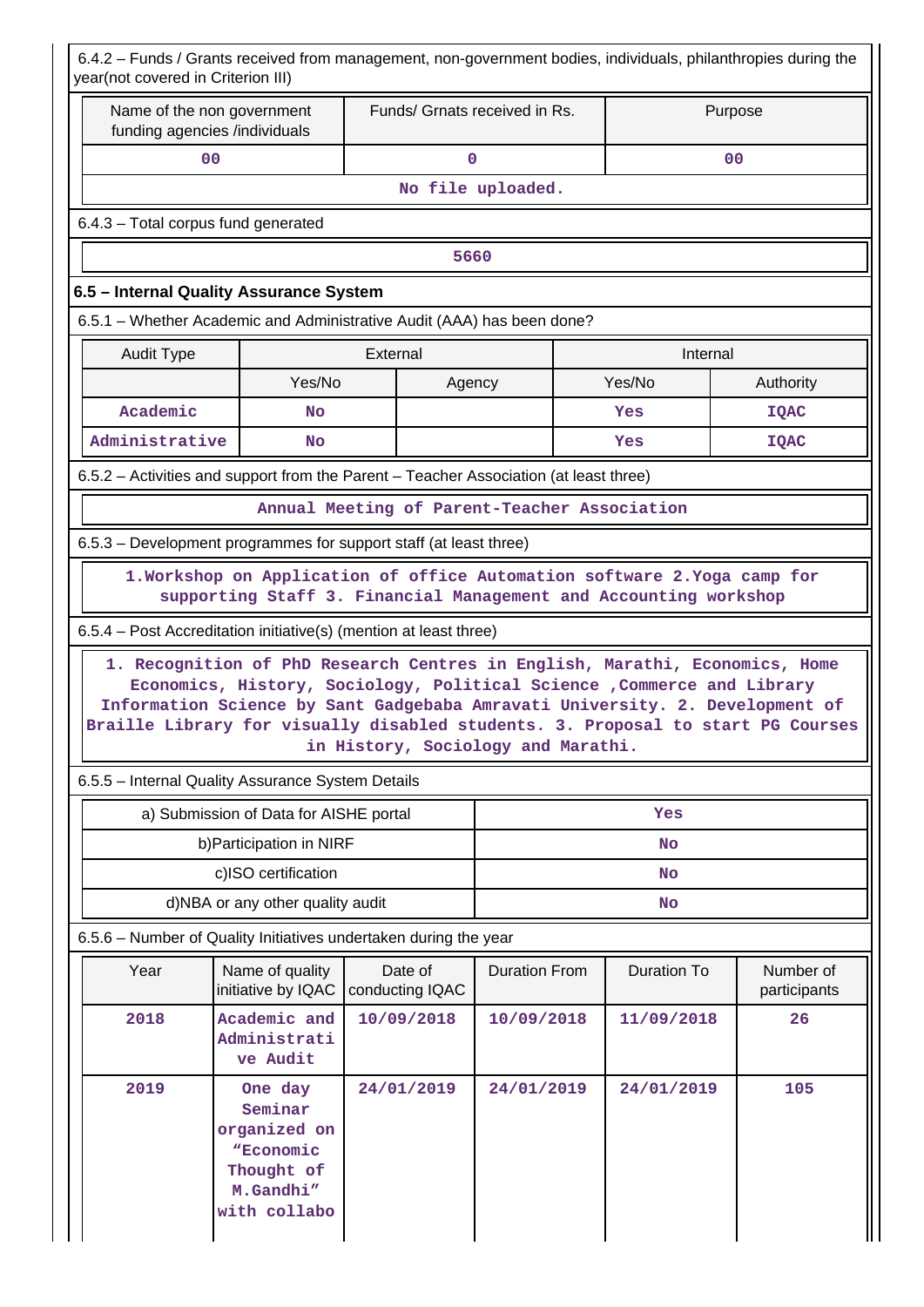|      | ration with<br>Marathi<br>Arthshastra<br>Parishad and<br>Y.C.M.O.U<br>Nasik |            |                   |            |    |
|------|-----------------------------------------------------------------------------|------------|-------------------|------------|----|
| 2019 | IPR workshop<br><b>on</b><br>Prevention<br>of.<br>Plagiarism<br>in Research | 26/04/2019 | 26/04/2019        | 26/04/2019 | 56 |
| 2019 | <b>Students</b><br>Satisfaction<br>Survey                                   | 28/02/2019 | 28/02/2019        | 30/04/2019 | 62 |
|      |                                                                             |            | No file uploaded. |            |    |

# **CRITERION VII – INSTITUTIONAL VALUES AND BEST PRACTICES**

## **7.1 – Institutional Values and Social Responsibilities**

 7.1.1 – Gender Equity (Number of gender equity promotion programmes organized by the institution during the year)

| Title of the<br>programme                              | Period from | Period To  | Number of Participants |      |
|--------------------------------------------------------|-------------|------------|------------------------|------|
|                                                        |             |            | Female                 | Male |
| Awareness Rally<br>Save Girls,<br><b>Educate Girls</b> | 02/01/2019  | 02/01/2019 | 20                     | 10   |
| International<br>Women Day Rally                       | 08/03/2019  | 08/03/2019 | 30                     | 20   |
| Women<br>Empowerment                                   | 18/01/2019  | 18/01/2019 | 55                     | 45   |

7.1.2 – Environmental Consciousness and Sustainability/Alternate Energy initiatives such as:

Percentage of power requirement of the University met by the renewable energy sources

**The institution installed Solar Water Heater at Girls Hostel with capacity of 2000 Litres which meet 30 per cent of power requirement of Girls Hostel. Tree Plantation drive was carried out by NSS,NCC and Department of Geography.Watershed Management was done in the college campus.**

## 7.1.3 – Differently abled (Divyangjan) friendliness

| Item facilities                       |                                    |  |            | Yes/No |                 |   | Number of beneficiaries |               |           |  |
|---------------------------------------|------------------------------------|--|------------|--------|-----------------|---|-------------------------|---------------|-----------|--|
| Physical facilities                   |                                    |  | Yes        |        |                 | 8 |                         |               |           |  |
| Ramp/Rails                            |                                    |  | <b>Yes</b> |        |                 | 8 |                         |               |           |  |
| <b>Braille</b><br>Software/facilities |                                    |  | Yes        |        |                 | 8 |                         |               |           |  |
|                                       | <b>Rest Rooms</b>                  |  | <b>Yes</b> |        |                 | 8 |                         |               |           |  |
|                                       | Scribes for examination            |  | <b>Yes</b> |        |                 | 8 |                         |               |           |  |
|                                       | 7.1.4 – Inclusion and Situatedness |  |            |        |                 |   |                         |               |           |  |
| Year                                  | Number of<br>Number of             |  |            | Date   | <b>Duration</b> |   | Name of                 | <b>Issues</b> | Number of |  |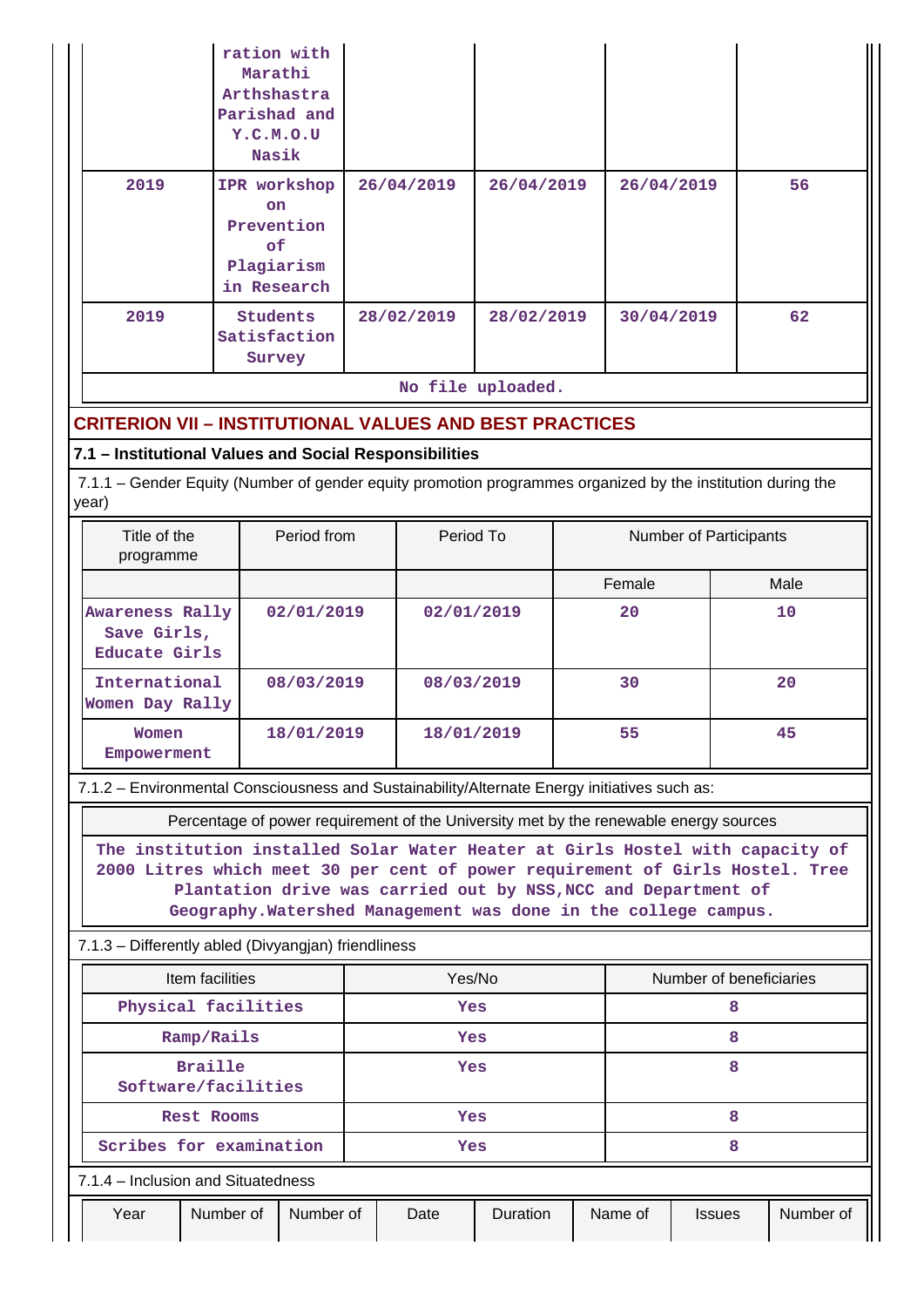|      | initiatives to<br>address<br>locational<br>advantages<br>and disadva<br>ntages                    | initiatives<br>taken to<br>engage with<br>and<br>contribute to<br>local<br>community |                     |                   | initiative                                                                                                                               | addressed                                                                                           | participating<br>students<br>and staff |
|------|---------------------------------------------------------------------------------------------------|--------------------------------------------------------------------------------------|---------------------|-------------------|------------------------------------------------------------------------------------------------------------------------------------------|-----------------------------------------------------------------------------------------------------|----------------------------------------|
| 2018 | $\mathbf{1}$                                                                                      | $\mathbf{1}$                                                                         | 05/09/201<br>8      | $\mathbf{1}$      | <b>Blood</b><br>Donation<br>Camp                                                                                                         | To meet<br>the requi<br>rement of<br>blood to<br>Dr.Panjab<br>rao<br>Deshmukh<br>Medical<br>College | 90                                     |
| 2018 | $\mathbf{1}$                                                                                      | 1                                                                                    | 01/10/201<br>8      | 30                | Annapurna<br>Yojana<br>provides<br>food to<br>maternity<br>patients<br>admitted<br>to Dr.Pan<br>jabrao<br>Deshmukh<br>Medical<br>College | Care of<br>Patients<br>with<br>food.                                                                | 88                                     |
| 2019 | $\mathbf{1}$                                                                                      | $\mathbf{1}$                                                                         | 23/01/201<br>9      | $\mathbf{1}$      | Cleanline<br>ss Drive<br>at Statue<br>of Subhac<br>handra<br><b>Bose</b>                                                                 | Cleanline<br>SS                                                                                     | 20                                     |
| 2019 | $\mathbf{1}$                                                                                      | $\mathbf{1}$                                                                         | 12/02/201<br>9      | $\mathbf{1}$      | eurship G<br>uidance: P<br>ackaging<br>and<br>Marketing                                                                                  | Entrepren Entrepren<br>eurship                                                                      | 40                                     |
| 2018 | $\mathbf{1}$                                                                                      | $\mathbf{1}$                                                                         | 02/08/201<br>8      | $\mathbf{1}$      | Guidance<br>about<br>diet to<br>Preganent<br>Patient<br>and<br>awareness<br>regarding<br>milk<br>feed.                                   | Health                                                                                              | 18                                     |
|      |                                                                                                   |                                                                                      |                     | No file uploaded. |                                                                                                                                          |                                                                                                     |                                        |
|      | 7.1.5 - Human Values and Professional Ethics Code of conduct (handbooks) for various stakeholders |                                                                                      |                     |                   |                                                                                                                                          |                                                                                                     |                                        |
|      | <b>Title</b>                                                                                      |                                                                                      | Date of publication |                   |                                                                                                                                          | Follow up(max 100 words)                                                                            |                                        |
|      | Code of Professional                                                                              |                                                                                      | 10/10/2018          |                   |                                                                                                                                          | The college adhere to the                                                                           |                                        |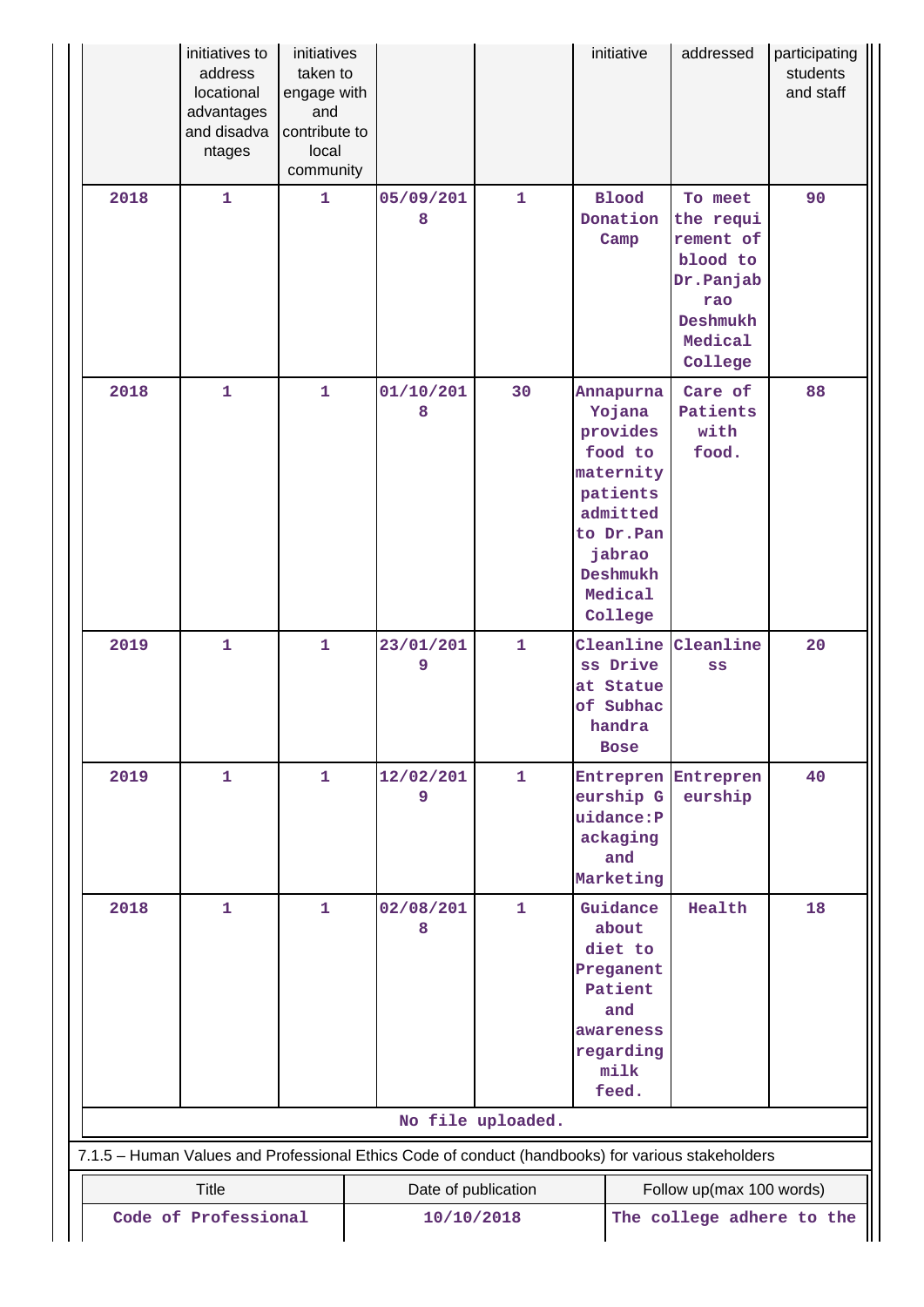|--|

| 7.1.6 – Activities conducted for promotion of universal Values and Ethics |                      |                   |                        |  |
|---------------------------------------------------------------------------|----------------------|-------------------|------------------------|--|
| Activity                                                                  | <b>Duration From</b> | Duration To       | Number of participants |  |
| Celebration of<br>Constitution Day                                        | 26/11/2018           | 26/11/2018        | 210                    |  |
| <b>Teachers Day</b>                                                       | 05/09/2018           | 05/09/2018        | 180                    |  |
| Wachan Prerana<br>Divas (Reading<br>Inspiration Day)                      | 15/10/2018           | 15/10/2018        | 110                    |  |
| Birth Anniversary<br>of Dr. Panjabrao<br>Deshmukh                         | 27/12/2018           | 27/12/2018        | 180                    |  |
| National<br>Integration Day                                               | 31/10/2018           | 31/10/2018        | 110                    |  |
| Marathi Bhasha Din                                                        | 27/02/2019           | 27/02/2019        | 105                    |  |
| Celebration of<br>150th Birth<br>Anniversary of<br>Mahatma Gandhi         | 02/10/2018           | 02/10/2018        | 180                    |  |
| Patrakar<br>Din(Journalist Day)                                           | 07/01/2019           | 07/01/2019        | 90                     |  |
|                                                                           |                      | No file uploaded. |                        |  |

#### 7.1.7 – Initiatives taken by the institution to make the campus eco-friendly (at least five)

 **1.Plantation and Preservation of Trees 2.Saving Paper by e-governance of office Administration 3.Ban on mobile use in college Campus 4.Use of Solar Energy 5.Cleanliness Drive in college Campus**

## **7.2 – Best Practices**

7.2.1 – Describe at least two institutional best practices

 **Best Practice: Media Literacy Program Goal of the Practice: To promote the "Media Literacy" among the Students and people. To create awareness in the people about fake news. The Process: The "Shivaji Media Club" of the Department of Journalism and Mass Communication run the "Media Literacy" campaign in the colleges. The club runs "Media Literacy" Campaign in colleges to create awareness in the public about fake News and to create awareness about social media messages. Government District Information Office organised two programs on media literacy with collaboration with Shivaji Media Club. The club has developed "Logo" of Media Literacy Program. The Media Literacy program was organised at Shri Shivaji College Amravati,Butle Mahavidyalay Digras,IMS College Warud and Police Commissioner Office Amravati.Also Interview of**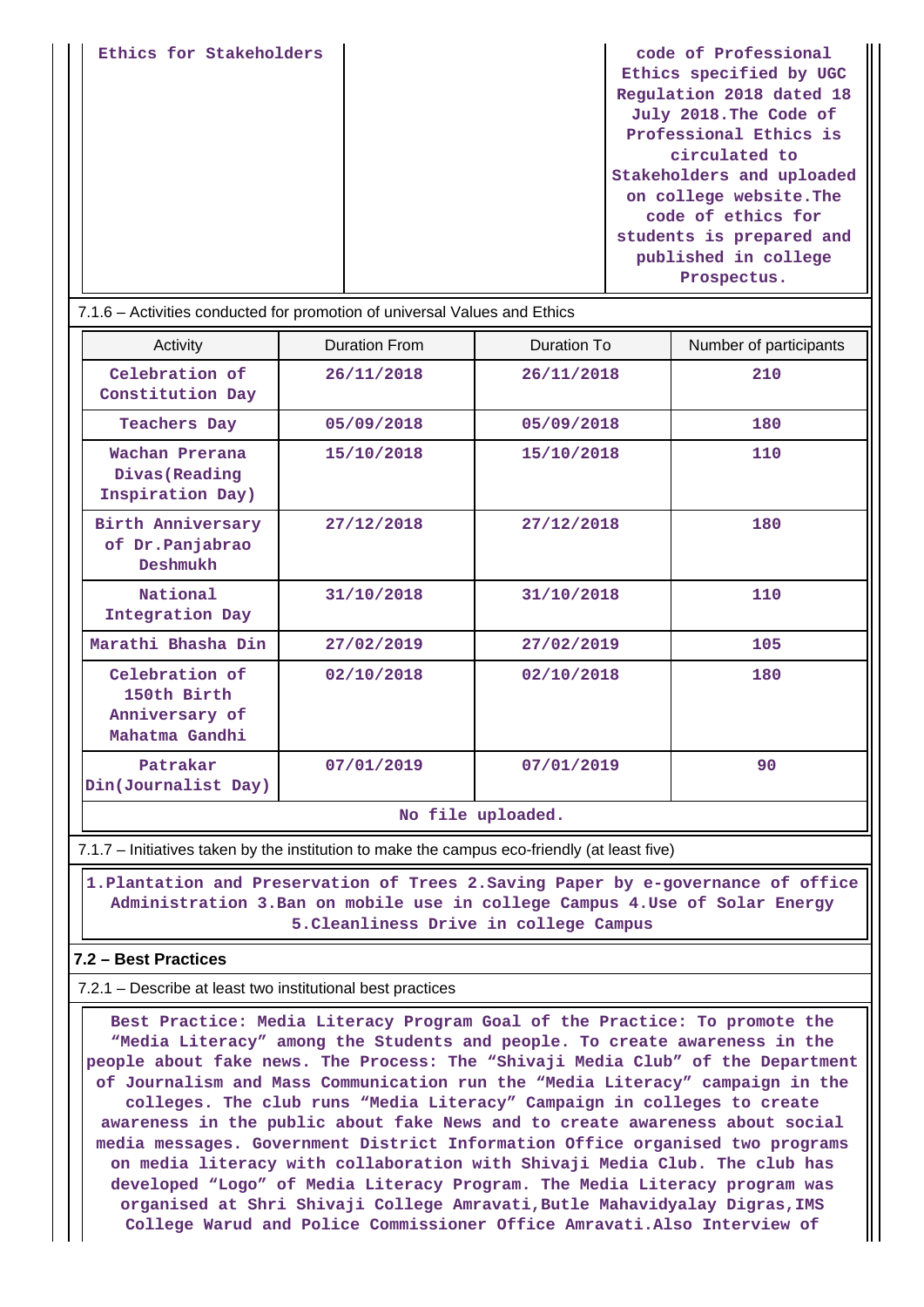**Students was telecast on FM Radio Amravati about media Literacy. Impact of the Practice: The Government District Information Office took the cognisance of program and organised media literacy program in collaboration with media club. The media Literacy program helpful to aware students about fake news in the social media and its impact on the society. Resources Required: Organisation of Media Literacy Program in colleges, Facebook, FM Radio Contact Person/Further Details: Dr.Kumar Bobade Head Dept. of Journalism and Mass Communication ------ -------------------------------------------------------------------------------**

**--------------------------------------------------------------------- Best**

**Practice: Annapurna Yojana for Patients in PDMC Hospital Goal of the Practice: To provide food to patients in maternity ward in PDMC Hospital under "Annapurna Yojana" The Process: In order to provide food to patients admitted in PDMC Hospital for one month, the college contributed in "Annapurna Yojana" of the parent society. In this scheme, all teachers contributed Rs.1500 and the students contributed to serve the food to patients. The students are trained to manage the foods and management of service. 100 patients were served food daily by the college. The college has decided to serve the patients for one month in a year with the contributions of stakeholders. The foods are provided to patients during 1-31 October 2018. Impact of the Practice: The students realised the importance of service and donations to the society. They got training to serve the patients in hospitals. In addition, they got skill in management of service. Resources Required: Collection of Donations, Faculty and Students Contact Person/Further Details: Dr.Varsha Chikhale, Head Dept. of Marathi**

 Upload details of two best practices successfully implemented by the institution as per NAAC format in your institution website, provide the link

<http://www.shivajicollege.org/pdf/Best%20Practise.pdf>

#### **7.3 – Institutional Distinctiveness**

 7.3.1 – Provide the details of the performance of the institution in one area distinctive to its vision, priority and thrust in not more than 500 words

 **Shri Shivaji Education Society established by Dr.Panjabrao Alias Bhausaheb Deshmukh, First Union Agriculture Minister and Member of Constituent Assembly of India runs Shri Shivaji Arts Commerce College Amravati. The college was started in 1946 with Arts, Commerce, Science, Agriculture and Law Faculty. Later on Science, Law and Agriculture College was separated. The Shri Shivaji Education Society is a premier and largest society in the state running 287 institutions in Science, Arts, Commerce, Agriculture, Medical Science,**

**Engineering, Horticulture, Biotechnology and Polytechnics institutes. The society plays an important role in the uplift of society by providing KG to PG education to all sections of the society. The campus of the college is situated in the centre of the city having 6.2 acres of land. The college is affiliated to Sant Gadgebaba Amravat University Amravati having UG PG and Research Degree Program like M. Phil and PhD. The college runs UG and PG program in English and**

**Marathi medium to cater the need of students in Arts Commerce faculty. The college runs B.Voc. Program in Journalism and Media Management and Videography under UGC skill development program. The college has recognised PhD research centre in Economics, Political Science, History, Home Economics, Sociology, English, Marathi and Library Information Science. The college has galaxy of competent faculty member having PhD degree and Supervisors for PhD research**

**work in eight subject. The Principal who works on the Academic and Administrative bodies of UGC, NAAC and Universities in the Country leads the College. The college is reaccredited by NAAC in the third cycle by NAAC with "A" grade in 2017. The college has functional IQAC established for internal quality assurance in higher education. The college has good academic**

**infrastructure with beautiful campus .The college has spacious library in**